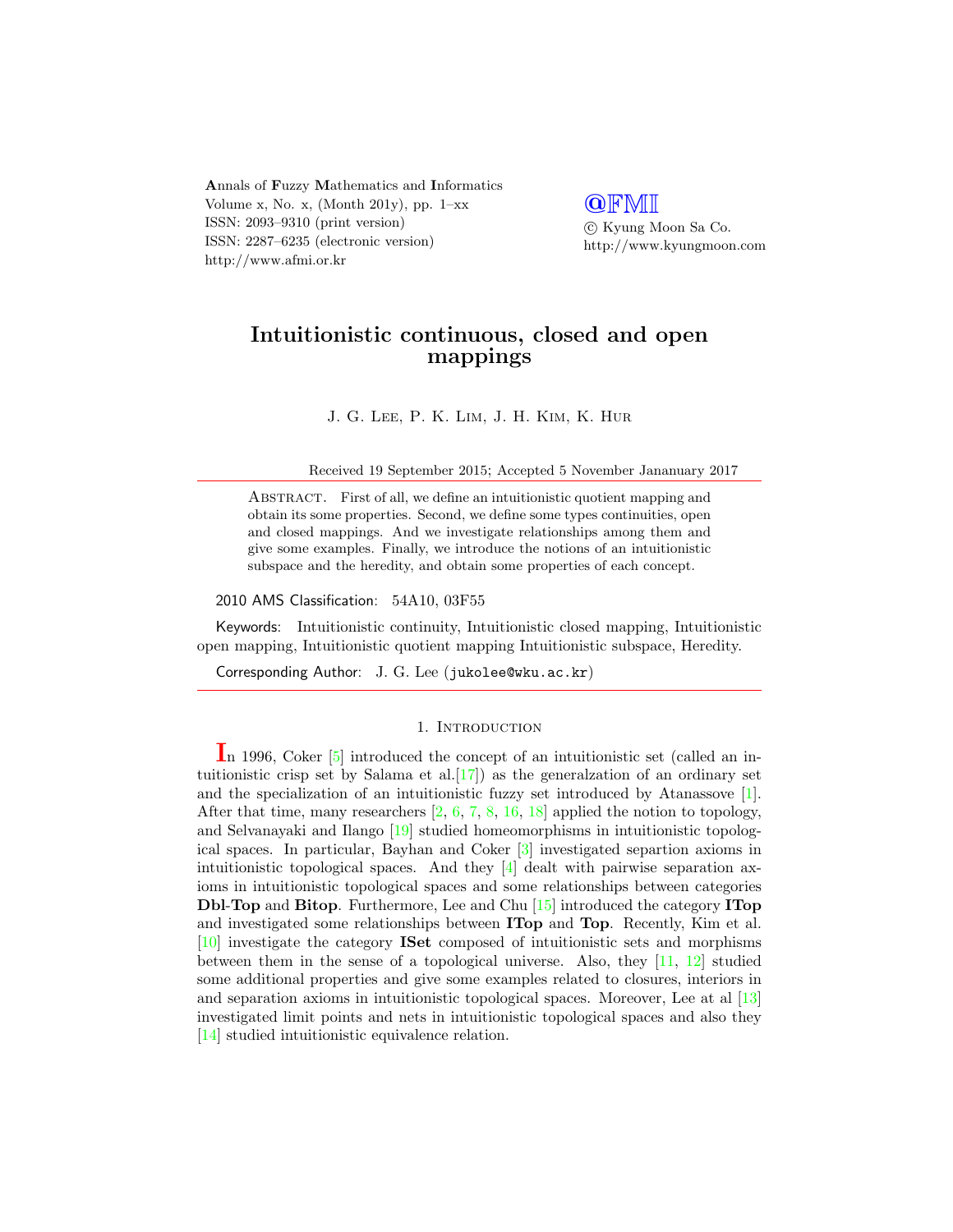In this paper, first of all, we define an intuitionistic quotient mapping and obtain its some properties. Second, we define some types continuities, open and closed mappings. And we investigate relationships among them and give some examples. Finally, we introduce the notions of an intuitionistic subspace and the heredity, and obtain some properties of each concept.

### 2. Preliminaries

In this section, we list the concepts of an intuitionistic set, an intuitionistic point, an intuitionistic vanishing point and operations of intuitionistic sets and some results obtained by  $[5, 6, 7, 11]$  $[5, 6, 7, 11]$  $[5, 6, 7, 11]$  $[5, 6, 7, 11]$  $[5, 6, 7, 11]$  $[5, 6, 7, 11]$  $[5, 6, 7, 11]$ .

**Definition 2.1** ([\[5\]](#page-19-0)). Let X be a non-empty set. Then A is called an intuitionistic set (in short, IS) of  $X$ , if it is an object having the form

$$
A=(A_T,A_F),
$$

such that  $A_T \cap A_F = \phi$ , where  $A_T$  [resp.  $A_F$ ] is called the set of members [resp. nonmembers] of A.

In fact,  $A_T$  [resp.  $A_F$ ] is a subset of X agreeing or approving [resp. refusing or opposing] for a certain opinion, view, suggestion or policy.

The intuitionistic empty set [resp. the intuitionistic whole set] of  $X$ , denoted by  $\phi_I$  [resp.  $X_I$ ], is defined by  $\phi_I = (\phi, X)$  [resp.  $X_I = (X, \phi)$ ].

In general,  $A_T \cup A_F \neq X$ .

We will denote the set of all ISs of X as  $IS(X)$ .

It is obvious that  $A = (A, \phi) \in IS(X)$  for each ordinary subset A of X. Then we can consider an IS of  $X$  as the generalization of an ordinary subset of  $X$ . Furthermore, it is clear that  $A = (A_T, A_T, A_F)$  is an neutrosophic crisp set in X, for each  $A \in IS(X)$ . Thus we can consider a neutrosophic crisp set in X as the generalization of an IS of  $X$ . Moreover, we can consider an intuitionistic set in  $X$  as an intuitionistic fuzzy set in  $X$  from Remark 2.2 in [\[11\]](#page-19-9).

**Definition 2.2** ([\[5\]](#page-19-0)). Let  $A, B \in IS(X)$  and let  $(A_i)_{i \in J} \subset IS(X)$ .

(i) We say that A is contained in B, denoted by  $A \subset B$ , if  $A_T \subset B_T$  and  $A_F \supset B_F$ .

- (ii) We say that A equals to B, denoted by  $A = B$ , if  $A \subset B$  and  $B \subset A$ .
- (iii) The complement of A denoted by  $A^c$ , is an IS of X defined as:

$$
A^c = (A_F, A_T).
$$

(iv) The union of A and B, denoted by  $A \cup B$ , is an IS of X defined as:

$$
A \cup B = (A_T \cup B_T, A_F \cap B_F).
$$

(v) The union of  $(A_j)_{j\in J}$ , denoted by  $\bigcup_{j\in J} A_j$  (in short,  $\bigcup A_j$ ), is an IS of X defined as:

$$
\bigcup_{j \in J} A_j = (\bigcup_{j \in J} A_{j,T}, \bigcap_{j \in J} A_{j,F}).
$$

(vi) The intersection of A and B, denoted by  $A \cap B$ , is an IS of X defined as:

$$
A \cap B = (A_T \cap B_T, A_F \cup B_F).
$$
  
2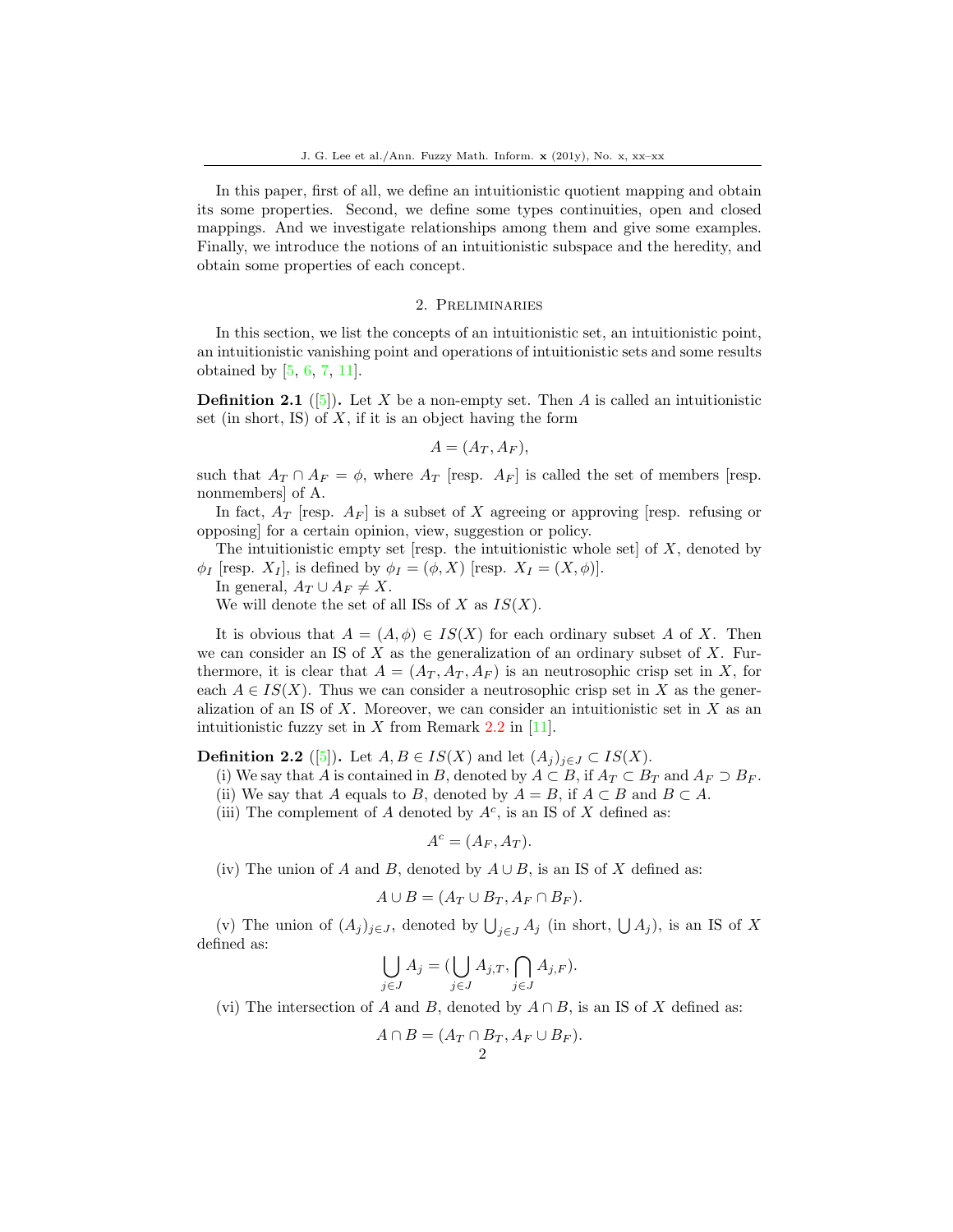(vii) The intersection of  $(A_j)_{j\in J}$ , denoted by  $\bigcap_{j\in J} A_j$  (in short,  $\bigcap A_j$ ), is an IS of  $X$  defined as:

$$
\bigcap_{j\in J} A_j = (\bigcap_{j\in J} A_{j,T}, \bigcup_{j\in J} A_{j,F}).
$$

(viii)  $A - B = A \cap B^c$ .  $(ix)$  [ ] $A = (A_T, A_T^c),$  < >  $A = (A_F^c, A_F).$ 

From Propositions 3.6 and 3.7 in [\[10\]](#page-19-8), we can easily see that  $(IS(X), \cup, \cap,^c, \phi_I, X_I)$ is a Boolean algebra except the following conditions:

$$
A \cup A^c \neq X_I, \ A \cap A^c \neq \phi_I.
$$

However, by Remark 2.12 in [\[11\]](#page-19-9),  $(IS_*(X), \cup, \cap,^c, \phi_I, X_I)$  is a Boolean algebra, where

$$
IS_*(X) = \{ A \in IS(X) : A_T \cup A_F = X \}.
$$

**Definition 2.3** ([\[5\]](#page-19-0)). Let  $f : X \to Y$  be a mapping, and let  $A \in IS(X)$  and  $B \in IS(Y)$ . Then

(i) the image of A under f, denoted by  $f(A)$ , is an IS in Y defined as:

$$
f(A) = (f(A)_T, f(A)_F),
$$

where  $f(A)_T = f(A_T)$  and  $f(A)_F = (f(A_F^c))^c$ .

(ii) the preimage of B, denoted by  $f^{-1}(B)$ , is an IS in X defined as:

$$
f^{-1}(B) = (f^{-1}(B)_T, f^{-1}(B)_F),
$$

where  $f^{-1}(B)_T = f^{-1}(B_T)$  and  $f^{-1}(B)_F = f^{-1}(B_F)$ .

**Result 2.4.** (See [\[5\]](#page-19-0), Corollary 2.11) Let  $f : X \to Y$  be a mapping and let  $A, B, C \in$ IS(X),  $(A_j)_{j\in J}$  ⊂ IS(X) and D, E, F ∈ IS(Y),  $(D_k)_{k\in K}$  ⊂ IS(Y). Then the followings hold:

- (1) if  $B \subset C$ , then  $f(B) \subset f(C)$  and if  $E \subset F$ , then  $f^{-1}(E) \subset f^{-1}(F)$ .
- (2)  $A \subset f^{-1}f(A)$  and if f is injective, then  $A = f^{-1}f(A)$ ,

(3)  $f(f^{-1}(D)) \subset D$  and if f is surjective, then  $f(f^{-1}(D)) = D$ ,

(4)  $f^{-1}(\bigcup D_k) = \bigcup f^{-1}(D_k), f^{-1}(\bigcap D_k) = \bigcap f^{-1}(D_k),$ 

(5)  $f(\bigcup A_j) = \bigcup f(A_j)$ ,  $f(\bigcap A_j) \subset \bigcap f(A_j)$ ,

(6)  $f(A) = \phi_I$  if and only if  $A = \phi_I$  and hence  $f(\phi_I) = \phi_I$ , in particular if f is surjective, then  $f(X_I) = Y_I$ ,

(7)  $f^{-1}(Y_I) = Y_I, f^{-1}(\phi_I) = \phi_I.$ 

(8) if f is surjective, then  $f(A)^c \subset f(A^c)$  and furthermore, if f is injective, then  $f(A)^c = f(A^c),$ 

$$
(9) f^{-1}(D^c) = (f^{-1}(D))^c.
$$

**Definition 2.5** (See [\[5\]](#page-19-0)). Let X be a non-empty set,  $a \in X$  and let  $A \in IS(X)$ .

(i) The form  $({a}, {a}^c)$  [resp.  $(\phi, {a}^c)$ ] is called an intuitionistic point [resp. vanishing point] of X and denoted by  $a_I$  [resp.  $a_{IV}$ ].

(ii) We say that  $a_I$  [resp.  $a_{IV}$ ] is contained in A, denoted by  $a_I \in A$  [resp.  $a_{IV} \in A$ , if  $a \in A_T$  [resp.  $a \notin A_F$ ].

We will denote the set of all intuitionistic points or intuitionistic vanishing points in X as  $IP(X)$ .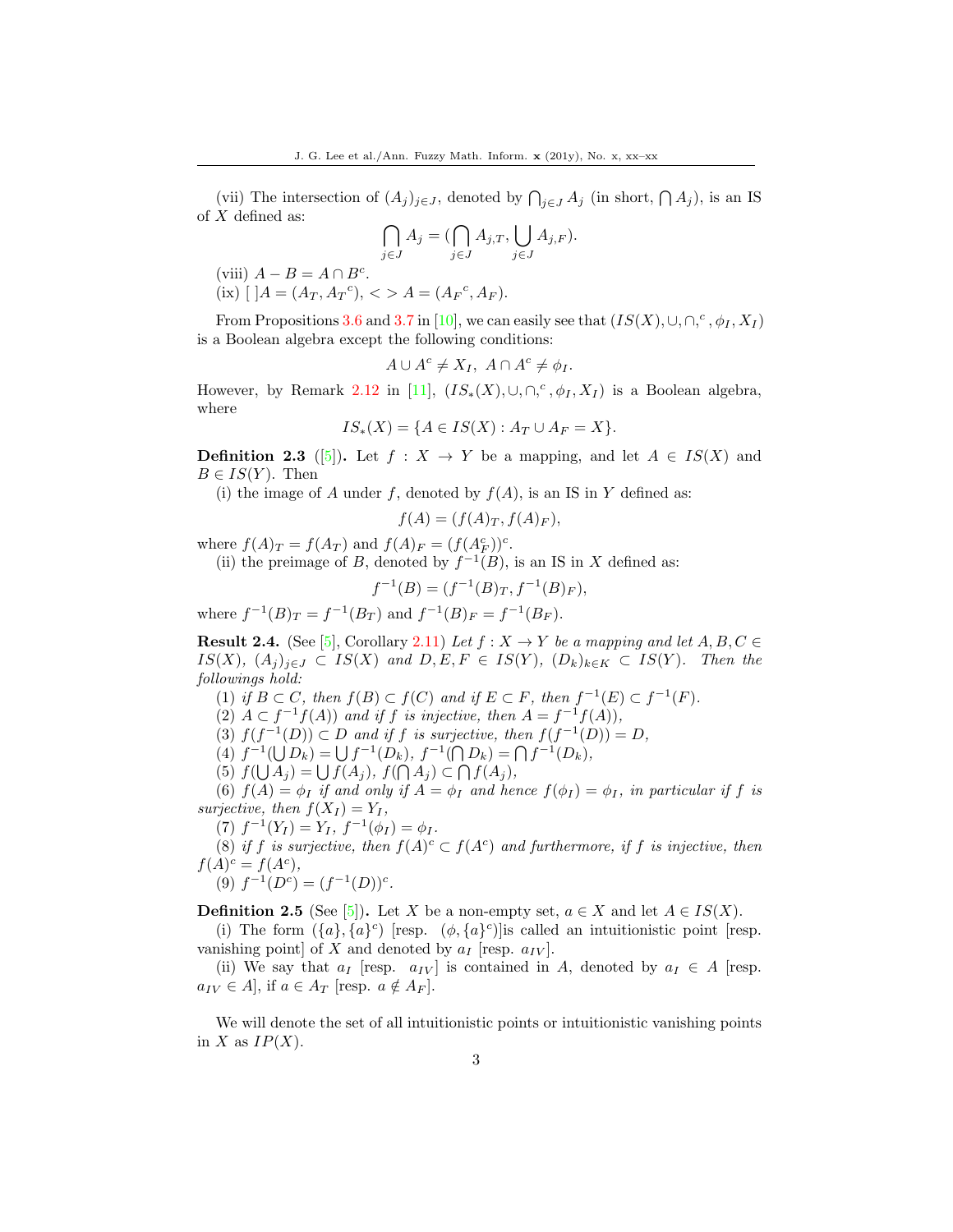**Definition 2.6** ([\[6\]](#page-19-3)). Let X be a non-empty set and let  $\tau \subset IC(X)$ . Then  $\tau$  is called an intuitionistic topology (in short IT) on  $X$ , it satisfies the following axioms:

- (i)  $\phi_I, X_I \in \tau$ ,
- (ii)  $A \cap B \in \tau$ , for any  $A, B \in \tau$ ,

(iii)  $\bigcup_{j\in J} A_j \in \tau$ , for each  $(A_j)_{j\in J} \subset \tau$ .

In this case, the pair  $(X, \tau)$  is called an intuitionistic topological space (in short, ITS) and each member O of  $\tau$  is called an intuitionistic open set (in short, IOS) in X. An IS F of X is called an intuitionistic closed set (in short, ICS) in X, if  $F^c \in \tau$ .

It is obvious that  $\{\phi_I, X_I\}$  is the smallest IT on X and will be called the intuitionistic indiscreet topology and denoted by  $\tau_{I,0}$ . Also  $IS(X)$  is the greatest IT on X and will be called the intuitionistic discreet topology and denoted by  $\tau_{1,1}$ . The pair  $(X, \tau_{I,0})$  [resp.  $(X, \tau_{I,1})$ ] will be called the intuitionistic indiscreet [resp. discreet] space.

We will denote the set of all ITs on X as  $IT(X)$ . For an ITS X, we will denote the set of all IOSs [resp. ICSs] on X as  $IO(X)$  [resp.  $IC(X)$ ].

**Result 2.7** ([\[6\]](#page-19-3), Proposition 3.5). Let  $(X, \tau)$  be an ITS. Then the following two ITs on X can be defined by:

 $\tau_{0,1} = \{ [ |U : U \in \tau \}, \tau_{0,2} = \{ \langle \rangle U : U \in \tau \}.$ 

Furthermore, the following two ordinary topologies on  $X$  can be defined by (See  $[3]$ :

$$
\tau_1 = \{U_T : U \in \tau\}, \ \tau_2 = \{U_F^c : U \in \tau\}.
$$

We will denote two ITs  $\tau_{0,1}$  and  $\tau_{0,2}$  defined in Result 2.7 as

$$
\tau_{0,1} = [\ ]\tau \text{ and } \tau_{0,2} = \langle \rangle \tau.
$$

Moreover, for an IT  $\tau$  on a set X, we can see that  $(X, \tau_1, \tau_2)$  is a bitopological space by Kelly  $[9]$  (Also see Proposition 3.1 in [\[4\]](#page-19-7)).

**Definition 2.8** ([\[7\]](#page-19-4)). Let X be an ITS,  $p \in X$  and let  $N \in IS(X)$ . Then

(i) N is called a neighborhood of  $p_I$ , if there exists an IOS G in X such that

 $p_I \in G \subset N$ , i.e.,  $p \in G_T \subset N_T$  and  $G_F \supset N_F$ ,

(ii) N is called a neighborhood of  $p_{IV}$ , if there exists an IOS G in X such that

 $p_{IV} \in G \subset N$ , i.e.,  $G_T \subset N_T$  and  $p \notin G_F \supset N_F$ .

We will denote the set of all neighborhoods of  $p_I$  [resp.  $p_{IV}$ ] by  $N(p_I)$  [resp.  $N(p_{IV})$ .

**Result 2.9** ([\[11\]](#page-19-9), Theorem 4.2). Let  $(X, \tau)$  be an ITS and let  $A \in IS(X)$ . Then

(1)  $A \in \tau$  if and only if  $A \in N(a_I)$ , for each  $a_I \in A$ , (1)  $A \in \tau$  if and only if  $A \in N(a_{IV})$ , for each  $a_{IV} \in A$ .

**Result 2.10** ([\[7\]](#page-19-4), Proposition 3.4). Let  $(X, \tau)$  be an ITS. We define the families

 $\tau_I = \{G : G \in N(p_I)\}$ , for each  $p_I \in G\}$ 

and

$$
\tau_{IV} = \{G : G \in N(p_{IV}), \text{ for each } p_{IV} \in G\}.
$$
  
4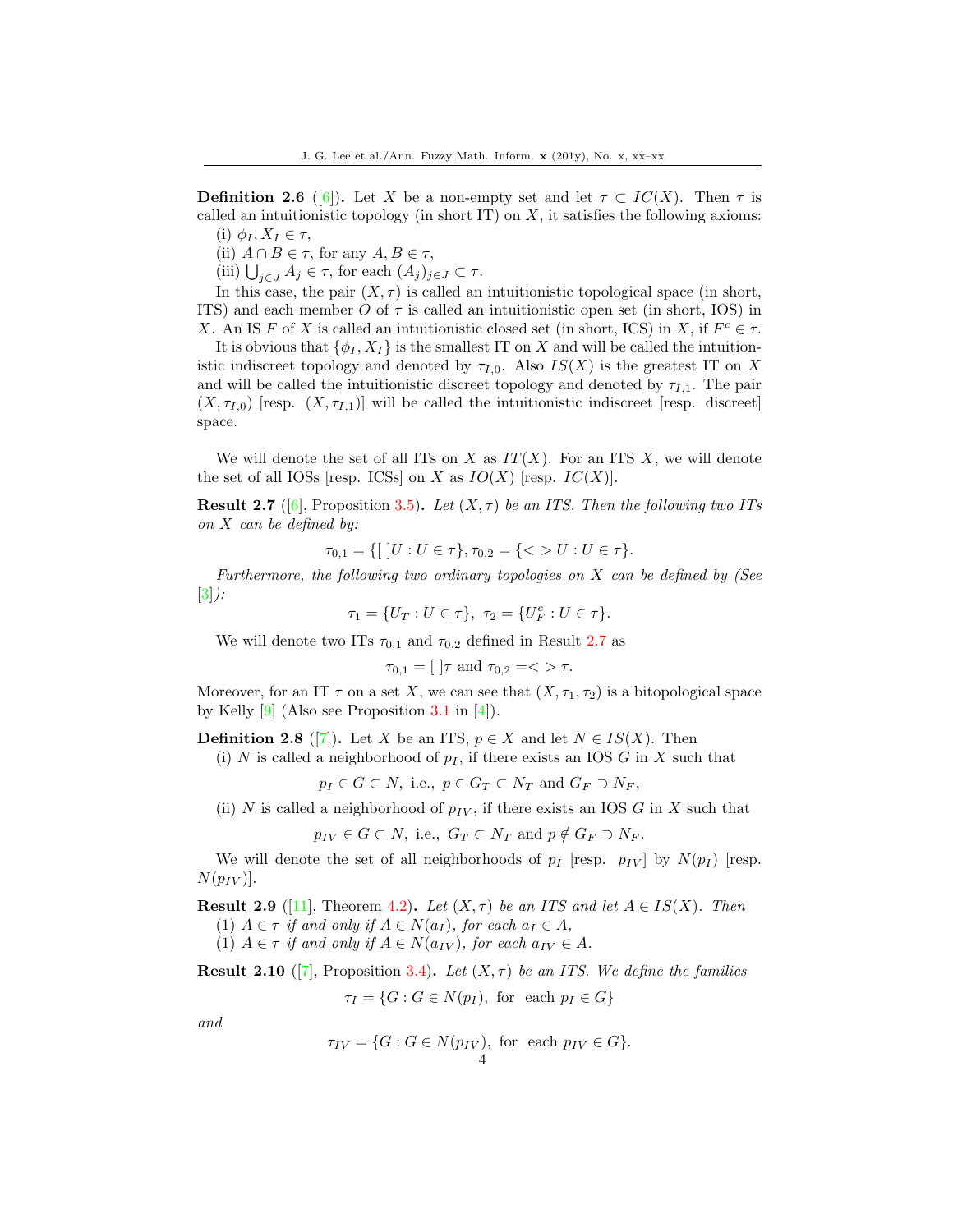Then  $\tau_I, \tau_{IV} \in IT(X)$ .

**Result 2.11** ([\[7\]](#page-19-4), Proposition 3.5). Let  $(X, \tau)$  be an ITS. Then  $\tau \subset \tau_I$  and  $\tau \subset \tau_{IV}$ .

**Result 2.12** ([\[11\]](#page-19-9), Corollary 4.6). Let  $(X, \tau)$  be an ITS and let  $IC_{\tau}$  [resp.  $IC_{\tau}$ ] and  $IC_{\tau_{IV}}$  be the set of all ICSs w.r.t.  $\tau$  [resp.  $\tau_I$  and  $\tau_{IV}$ ]. Then

$$
IC_{\tau}(X) \subset IC_{\tau_I}(X)
$$
 and  $IC_{\tau}(X) \subset IC_{\tau_{IV}}(X)$ .

**Definition 2.13** ([\[6\]](#page-19-3)). Let  $(X, \tau)$  be an ITS and let  $A \in IS(X)$ .

(i) The intuitionistic closure of A w.r.t.  $\tau$ , denoted by  $Id(A)$ , is an IS of X defined as:

$$
Icl(A) = \bigcap \{ K : K^c \in \tau \text{ and } A \subset K \}.
$$

(ii) The intuitionistic interior of A w.r.t.  $\tau$ , denoted by  $Init(A)$ , is an IS of X defined as:

$$
Init(A) = \bigcup \{ G : G \in \tau \text{ and } G \subset A \}.
$$

### 3. Intuitionistic quotient spaces

In this section, we define an intuitionistic quotient mapping and obtain its some properties.

**Definition 3.1** ([\[6\]](#page-19-3)). Let X, Y be an ITSs. Then a mapping  $f: X \to Y$  is said to be continuous, if  $f^{-1}(V) \in IO(X)$ , for each  $V \in IO(Y)$ .

The following is the immediate result of by the above definition.

### **Proposition 3.2.** Let  $X, Y$  be ITSs. Then

- (1) the identity id :  $X \to X$  is continuous,
- (2) if  $f: X \to Y$  and  $g: Y \to Z$  are continuous, then  $g \circ f: X \to Z$  is continuous,
- (3) if  $f: X \to Y$  is a constant mapping, then f is continuous,
- (4) if  $X$  is an intuitionistic discrete space, then  $f$  is continuous,
- (5) if  $Y$  is an intuitionistic indiscrete space, then  $f$  is continuous.

**Result 3.3** ([\[6\]](#page-19-3), Proposition 4.4).  $f: X \to Y$  is continuous if and only if  $f^{-1}(F) \in$  $IC(X)$ , for each  $F \in IC(Y)$ .

Result 3.4 ([\[6\]](#page-19-3), Proposition 4.5). The followings are equivalent:

- (1)  $f: X \to Y$  is continuous,
- (2)  $f^{-1}(Init(B)) \subset Int(f^{-1}(B))$ , for each  $B \in IS(Y)$ ,
- (3)  $Icl(f^{-1}(B)) \subset f^{-1}(Icl(B)),$  for each  $B \in IS(Y)$ .
- **Result 3.5** ( $\overline{15}$ ), Theorem 3.1). The followings are equivalent:
	- (1)  $f: X \to Y$  is continuous,
	- (2)  $f(Id(A)) \subset Id(f(A)),$  for each  $a \in IS(X)$ .
- **Definition 3.6.** Let X, Y be ITSs. Then a mapping  $f : X \to Y$  is said to be: (i) open [\[6\]](#page-19-3), if  $f(A) \in IO(Y)$ , for each  $A \in IO(X)$ ,
	- (ii) closed [\[15\]](#page-20-4), if  $f(F) \in IC(Y)$ , for each  $F \in IC(X)$ .

The following is the immediate result of the above definition.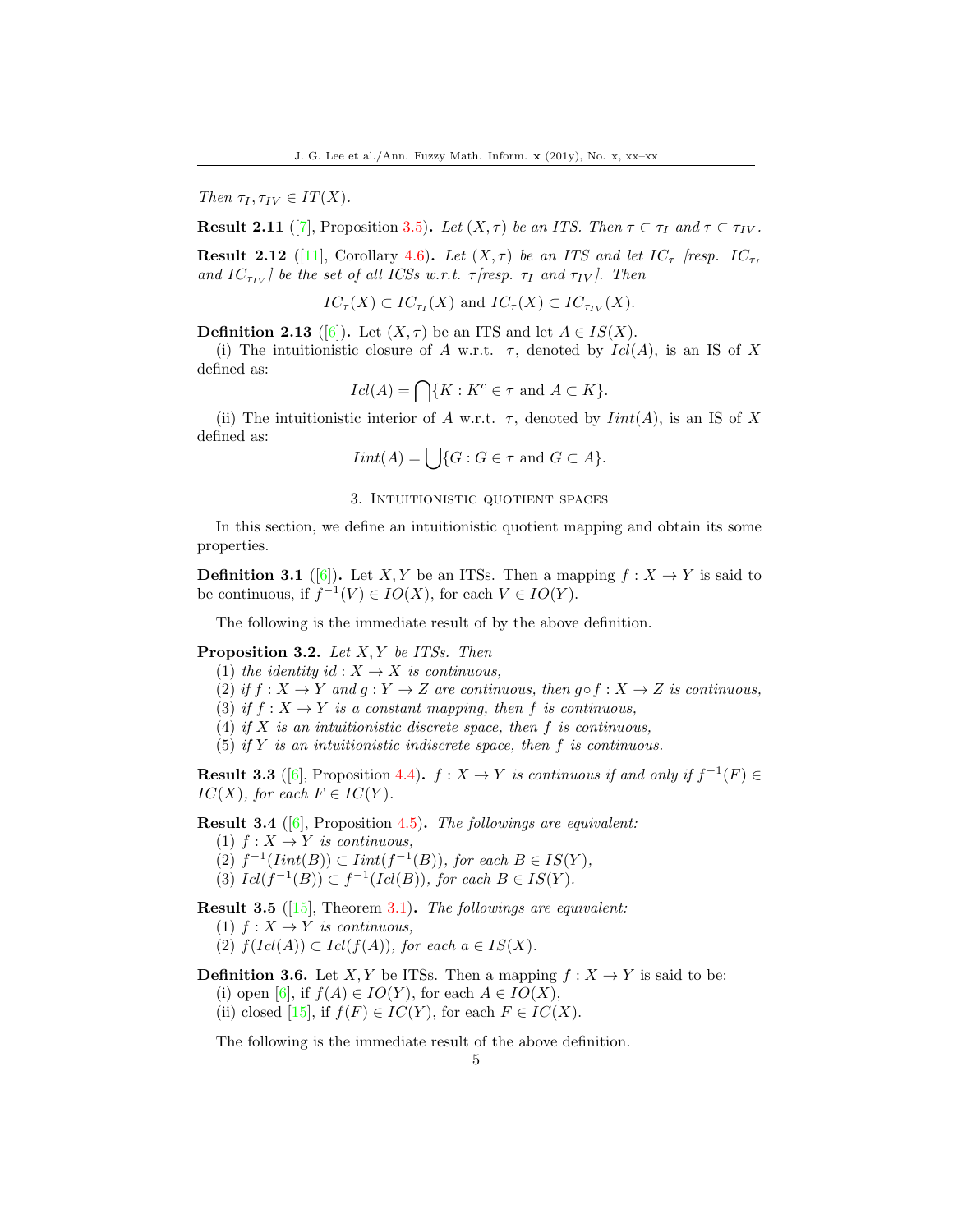Proposition 3.7. Let  $X, Y$  be an ITSs.

(1) f :  $X \to Y$  and  $q: Y \to Z$  are open [resp. closed], then  $q \circ f: X \to Z$  is open [resp. closed].

(2) If both X and Y are intuitionistic discrete spaces, then f is continuous and open.

**Result 3.8** ([\[15\]](#page-20-4), Theorem 3.2).  $f: X \rightarrow Y$  be continuous and injective. Then  $Iintf(A) \subset f(Init(A)),$  for each  $A \in IS(X)$ .

**Result 3.9** ([\[15\]](#page-20-4), Theorem 3.4). Let X, Y be ITSs. Then the followings are equivalent:

- (1)  $f: X \rightarrow Y$  is open,
- (2)  $f(Init(A)) \subset Int(f(A)),$  for each  $A \in IS(X),$
- (3)  $Init(f^{-1}(B)) \subset f^{-1}(Init(B)),$  for each  $\in IS(X)$ .

The following is the immediate result of Results 3.8 and 3.9.

**Corollary 3.10.**  $f: X \to Y$  be continuous, open and injective. Then  $Initf(A) =$  $f(Init(A)),$  for each  $A \in IS(X)$ .

**Result 3.11** ([\[15\]](#page-20-4), Theorem 3.8). Let X, Y be ITSs and  $f: X \rightarrow Y$  a mapping. Then f is closed if and only if  $Iclf(A)) \subset f(Icl(A)),$  for each  $A \in IS(X)$ .

The following is the immediate result of Results 3.5 and 3.11.

**Corollary 3.12.** Let X, Y be ITSs and  $f : X \to Y$  a mapping. Then f is continuous and closed if and only if  $Iclf(A)) = f(Icl(A))$ , for each  $A \in IS(X)$ .

**Proposition 3.13.** Let  $(X, \tau)$  be an ITS, let Y be a set and let  $f : X \to Y$  be a mapping. We define a family  $\tau_Y \subset IS(Y)$  as follows:

$$
\tau_Y = \{ U \in IS(Y) : f^{-1}(U) \in \tau \}.
$$

Then

$$
(1) \tau_Y \in IT(Y),
$$

(2)  $f: (X, \tau) \to (Y, \tau_Y)$  is continuous,

(3) if  $\sigma$  is an IT on Y such that  $f : (X, \tau) \to (Y, \sigma)$  is continuous, then  $\tau_Y$  is finer than  $\sigma$ , *i.e.*,  $\sigma \subset \tau_Y$ .

Proof. (1) From Result 2.4 and the definition of an IT, we can easily show that  $\tau_Y \in IT(Y)$ .

(2) It is obvious that  $f : (X, \tau) \to (Y, \tau_Y)$  is continuous, by the definition  $\tau_Y$ .

(3) Let  $U \in \sigma$ . Since  $f : (X, \tau) \to (Y, \sigma)$  is continuous,  $f^{-1}(U) \in \tau$ . Then by the definition  $\tau_Y, U \in \tau_Y$ . Thus  $\sigma \subset \tau_Y$ .

**Definition 3.14.** Let  $(X, \tau)$  be an ITS, let Y be a set and let  $f : X \to Y$  be a surjective mapping. Let  $\tau_Y = \{U \in IS(Y) : f^{-1}(U) \in \tau\}$  be the IT on Y in Proposition 3.13. Then  $\tau_Y$  is called the intuitionistic quotient topology on Y induced by f. The pair  $(Y, \tau_Y)$  is called an intuitionistic quotient space of X and f is called an intuitionistic quotient mapping.

From Proposition 3.13, the intuitionistic quotient mapping  $f$  is not only continuous but  $\tau_Y$  is the finest topology on Y for which f is continuous. It is easy to prove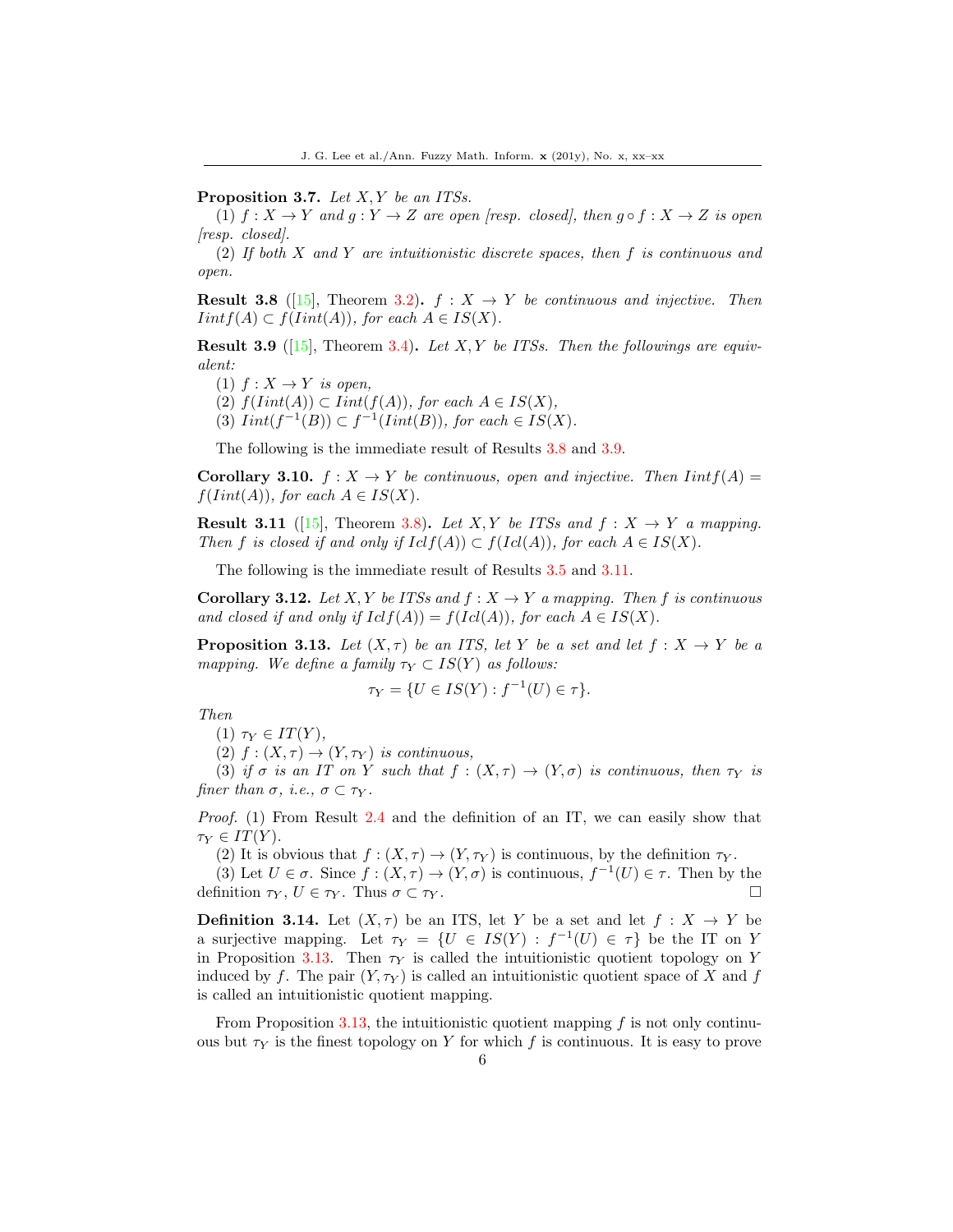that if  $(Y, \sigma)$  is an intuitionistic quotient space of  $(X, \tau)$  with intuitionistic quotient mapping f, then F is closed in Y if and only if  $f^{-1}(F)$  is closed in X.

**Proposition 3.15.** Let  $(X, \tau)$  and  $(Y, \sigma)$  be ITSs, let  $f : X \to Y$  be a continuous surjective mapping and let  $\tau_Y$  be the intuitionistic quotient topology on Y induced by f. If f is open or closed, then  $\sigma = \tau_Y$ .

*Proof.* Suppose f is open. Since  $\tau_Y$  is the finest topology on Y for which f is continuous,  $\sigma \subset \tau_Y$ . Let  $U \in \tau_Y$ . Then by the definition of  $\tau_Y$ ,  $f^{-1}(U) \in \tau$ . Since f is open and surjective,  $U = f(f^{-1}(U)) \in \sigma$ . Thus  $U \in \sigma$ . So  $\tau_Y \subset \sigma$ . Hence  $\sigma = \tau_Y$ . Suppose f is open. Then by the similar arguments, we can see that  $\sigma = \tau_Y$ .

From Proposition 3.15, we can easily see that if  $f : (X, \tau) \to (Y, \sigma)$  is open (or closed) continuous surjective, then  $f$  is an intuitionistic quotient mapping.

The following is the immediate result of Definition 3.14.

Proposition 3.16. The composition of two intuitionistic quotient mappings is an intuitionistic quotient mapping.

**Theorem 3.17.** Let  $(X, \tau)$  be an ITS, let Y be a set, let  $f : X \to Y$  be a surjection, let  $\tau_Y$  be the intuitionistic quotient topology on Y induced by f and let  $(Z, \sigma)$  be an ITS. Then a mapping  $g: Y \to Z$  is continuous if and only if  $g \circ f: X \to Z$  is continuous.

*Proof.* Suppose  $q: Y \to Z$  is continuous. Since  $f: (X, \tau) \to (Y, \tau_Y)$  is continuous, by Proposition 3.2 (2),  $g \circ f : (X, \tau) \to (Z, \sigma)$  is continuous.

Suppose  $g \circ f : (X, \tau) \to (Z, \sigma)$  is continuous and let  $V \in \sigma$ . Then  $(g \circ f)^{-1}(V) \in \tau$ and  $(g \circ f)^{-1}(V) = f^{-1}(g^{-1}(V))$ . Thus by the definition of  $\tau_Y$ ,  $g^{-1}(V) \in \tau_Y$ . So  $g: (Y, \tau_Y) \to (Z, \sigma)$  is continuous.

**Theorem 3.18.** Let  $(X, \tau)$  and  $(Y, \sigma)$  be ITSs and let  $p : X \to Y$  be continuous. Then p is an intuitionistic quotient mapping if and only if for each ITS  $(Z, \eta)$  and each mapping  $g: Y \to Z$ , the continuity of  $g \circ p$  implies that of g.

*Proof.* The proof is similar to one of an ordinary topological space.  $\Box$ 

**Theorem 3.19.** Let  $(X, \tau)$ ,  $(Y, \sigma)$  and  $(Z, \eta)$  be ITSs, let  $p : (X, \tau) \to (Y, \sigma)$  be an intuitionistic quotient mapping and let  $h : (X, \tau) \to (Z, \eta)$  be continuous. Suppose  $h \circ p^{-1}$  is single-valued, i.e., for each  $y \in Y$ , h is constant on  $p^{-1}(y_I)$ . Then

(1)  $(h \circ p^{-1}) \circ p = h$  and  $h \circ p^{-1}$  is continuous,

(2)  $h \circ p^{-1}$  is open (closed) if and only if  $h(U)$  is open (closed), whenever U is open (closed) in X such that  $U = p^{-1}(p(U))$ .

*Proof.* (1) Let  $x \in X$ . Then  $x_I \in p^{-1}(p(x_I))$ . Since h is constant on  $p^{-1}(p(x_I))$ ,  $h(x_I) = h(p^{-1}(p(x_I)))$ . On the other hand,  $h(p^{-1}(p(x_I))) = [(h \circ p^{-1}) \circ p](x_I)$ . Thus  $h = (h \circ p^{-1}) \circ p$ . Since h is continuous and p is an intuitionistic quotient mapping, by Theorem 3.18,  $h \circ p^{-1}$  is continuous.

(2) The proof is similar to one of an ordinary topological space.  $\Box$ 

**Theorem 3.20.** Let  $(X, \tau)$ ,  $(Y, \sigma)$  and  $(Z, \eta)$  be ITSs, let  $p : (X, \tau) \to (Y, \sigma)$  be an intuitionistic quotient mapping and let  $g: Y \to Z$  be sujective. Then  $g \circ p$  is an intuitionistic quotient mapping if and only if g is an intuitionistic quotient mapping.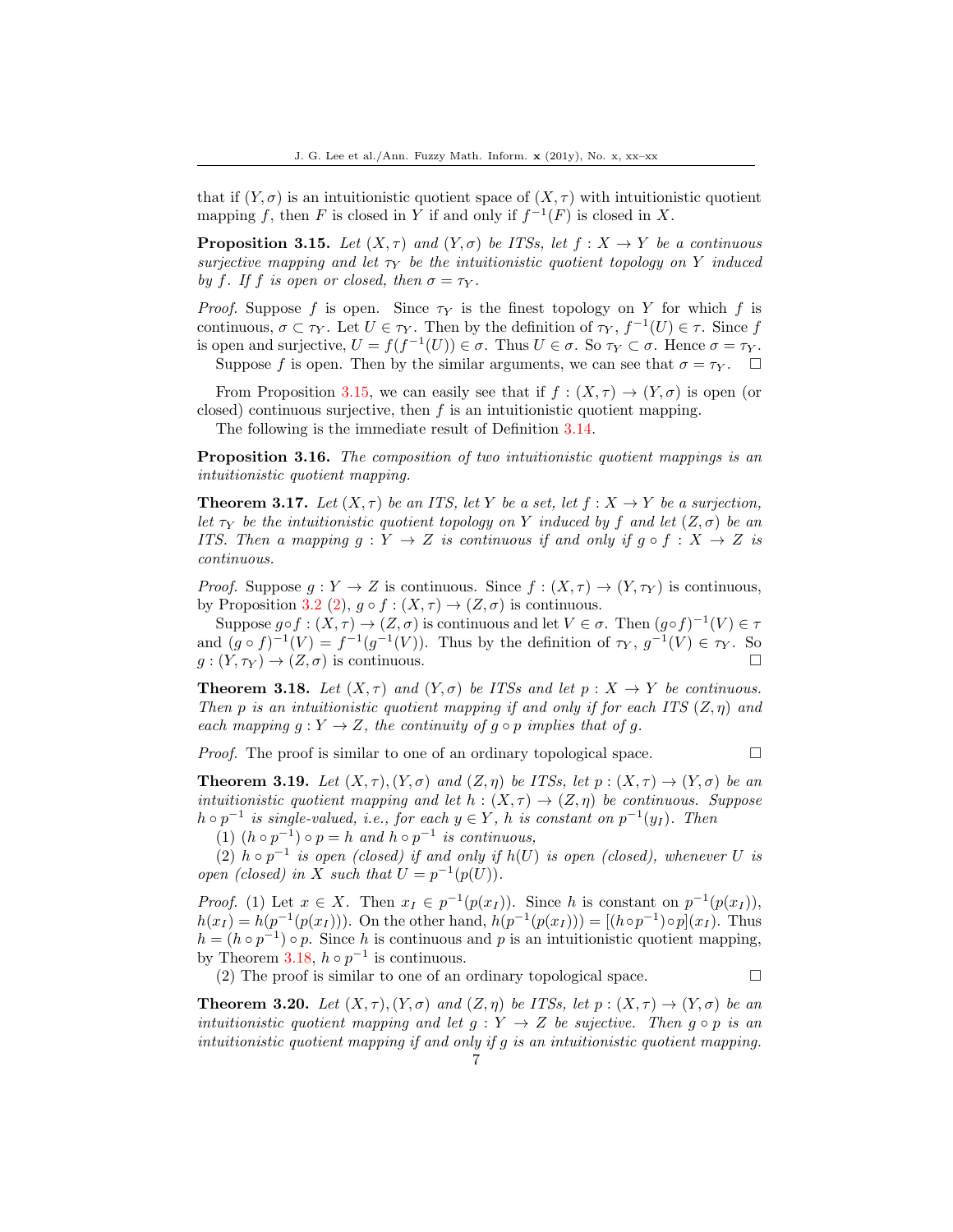*Proof.* The proof is similar to one of an ordinary topological space.  $\Box$ 

**Definition 3.21** ([\[14\]](#page-20-7)). Let X, Y be non-empty sets. Then R is called an intuitionistic relation (in short, IR) from  $X$  to  $Y$ , if it is an object having the form

$$
R = (R_T, R_F)
$$

such that  $R_T, R_F \subset X \times Y$  and  $R_T \cap R_F = \phi$ , where  $R_T$  [resp.  $R_F$ ] is called the set of members [resp. nonmembers] of R. In fact,  $R \in IS(X \times Y)$ . In general,  $R_T \cup R_F \neq X$ .

In particular, R is called an intuitionistic relation on X, if  $R \in IS(X \times X)$ .

The intuitionistic empty relation [resp. the intuitionistic whole relation] on  $X$ , denoted by  $\phi_{R,I}$  [resp.  $X_{R,I}$ ], is defined by  $\phi_{R,I} = (\phi, X \times X)$  [resp.  $X_{R,I} =$  $(X \times X, \phi)$ ].

We will denote the set of all IRs on X [resp. from X to Y] as  $IR(X)$  [resp.  $IR(X \times Y)$ .

It is obvious that if  $R \in IR(X \times Y)$ , then  $R_T, R_F$  are ordinary relations from X to Y and conversely, if  $R_o$  is an ordinary relation from X to Y, then  $(R_o, R_o^c) \in$  $IR(X \times Y)$ .

**Definition 3.22** ([\[3\]](#page-19-6)). Let X, Y be non-empty sets, let  $R \in IR(X \times Y)$  and let  $(p, q) \in X \times Y$ .

(i)  $(p, q)$ <sub>I</sub> is said to belong to R, denoted by  $(p, q)$ <sub>I</sub>  $\in$  R, if  $(p, q)$   $\in$  R<sub>T</sub>.

(ii)  $(p, q)_{IV}$  is said to belong to R, denoted by  $(p, q)_{IV} \in R$ , if  $(p, q) \notin R_F$ .

**Definition 3.23** ([\[14\]](#page-20-7)). An IR R is called an intuitionistic equivalence relation (in short, IER) on  $X$ , if it satisfies the following conditins:

(i) intuitionistic reflexive, i.e.,  $R_T$  is reflexive and  $R_F$  is irreflexive, i.e.,  $(x, x) \notin$  $R_F$ , for each  $x \in X$ ,

(ii) intuitionistic symmetric, i.e.,  $R_T$  and  $R_F$  are symmetric,

(iii) intuitionistic transitive, i.e.,  $R_T \circ R_T \subset R_T$  and  $R_F \circ R_F \supset R_F$ , where  $S_T \circ R_T$ and denotes the ordinary composition and  $S_F \circ R_F = (S_F^c \circ R_F^c)^c$ .

We will denote the set of all IERs on  $X$  as  $IE(X)$ .

It is obvious that  $R \in IE(X)$  if and only if  $R_T$  is an ordinary equivalence relation on X,  $R_F \subset I_X^c$  and  $(R_F^c \circ R_F^c)^c \supset R_F$ .

**Definition 3.24** ([\[14\]](#page-20-7)). Let  $R \in IE(X)$  and let  $x \in X$ . Then the intuitionistic equivalence class (in short, IEC) of  $x_I$  modulo R, denoted by  $R_{x_I}$  or  $[x_I]$ , is an IS in  $X$  defined as:

$$
R_{x_I} = \bigcup \{ y_I \in X_I : (x, y)_I \in R \}.
$$

In fact,  $R_{x_I} = \bigcup \{ y_I \in X_I : (x, y) \in R_T \}.$ 

We will denote the set of all IECs by R as  $X/R$  and  $X/R = \{R_{x_I} : x \in X\}$  will be called an intuionistic quotient set (in short, IQS) of  $X$  by  $R$ .

**Result 3.25** ([\[14\]](#page-20-7), Proposition 4.23). Let  $f : X \rightarrow Y$  be a mapping. Consider the IR  $R_f$  on X defined as: for each  $(x, y) \in X \times X$ ,  $(x, y)_I \in R_f$  if and only if  $f(x_I) = f(y_I)$ . Then  $R_f \in IE(X)$ .

In this case,  $R_f$  is called the intuitionistic equivalence relation determined by f.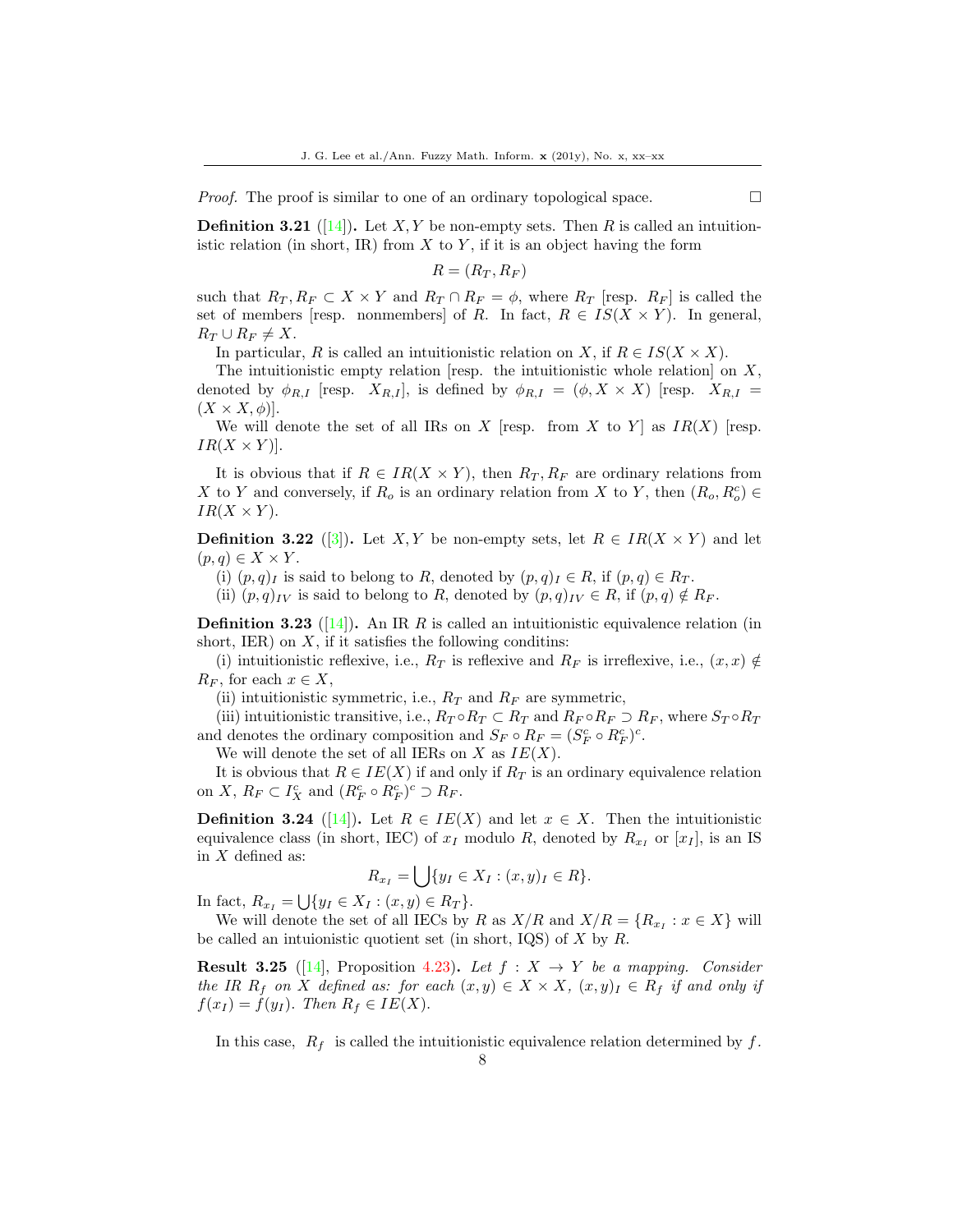**Proposition 3.26.** Let  $(X, \tau)$  and  $(Y, \sigma)$  be ITSs, let  $f : (X, \tau) \to (Y, \sigma)$  be continuous and let  $R_f$  be the intuitionistic equivalence relation on X determined by f. Then

(1) the intuitionistic natural mapping  $p:(X,\tau) \to (X/R_f, \tau_{X/R_f})$  is an intuitionistic quotient mapping, where  $\tau_{X/R_f}$  denotes the intuitionistic quotient topology on  $X/R_f$ ,

(2)  $f \circ p^{-1}$  is continuous injective,

(3) if f is surjective, then bijective.

Proof. (1) It is obvious.

(2) Suppose  $x_I, y_I \in p^{-1}(z)$ , for some  $z = [a_I] \in X/R_f$ . Then by the definition of  $R_f$ ,  $f(x_I) = f(y_I)$ . Thus  $f \circ p^{-1}$  is single-valued. So by Theorem 3.19 (1),  $f \circ p^{-1}$ is continuous.

Now suppose  $[a_I], [b_I] \in X/R_f$  and  $f \circ p^{-1}([a_I]) = f \circ p^{-1}([b_I])$ . Let  $x_I \in p^{-1}([a_I])$ and  $y_I \in p^{-1}([b_I])$ . Then  $f(x_I) = f(y_I)$ . Thus  $(x, y)_I \in R_f$ . So  $[a_I] = p(x_I) =$  $p(y_I) = [b_I]$ . Hence  $f \circ p^{-1}$  is injective.

(3) Suppose f is surjective and let  $y \in Y$ . Then there is  $x \in X$  such that  $f(x) = y$ . Since  $X_I = \bigcup X/R_f$ ,  $[x_I] \in X/R_f$  and  $f \circ p^{-1}([x_I]) = y_I$ . Thus  $f \circ p^{-1}$  is surjective. So by  $(2)$ ,  $f \circ p^{-1}$  is bijective  $\square$ 

**Theorem 3.27.** Let  $(X, \tau)$  and  $(Y, \sigma)$  be ITSs and let  $f : (X, \tau) \to (Y, \sigma)$  be continuous surjective. Then  $f \circ p^{-1} : X/R_f \to Y$  is a homeomorphism if and only if f is an intuitionistic quotient mapping.

*Proof.* Suppose  $f \circ p^{-1} : (X/R_f, \tau_{X/R_f} \to (Y, \sigma))$  be a homeomorphism and let  $\sigma_Y$  be the intuitionistic quotient topology on Y induced by  $f \circ p^{-1}$ . Then by Proposition 3.13,  $\sigma = \sigma_Y$ . Thus  $f \circ p^{-1}$  is an intuitionistic quotient mapping. So by Theorem 3.20,  $(f \circ p^{-1}) \circ p$  is an intuitionistic quotient mapping. On the other hand,  $f =$  $(f \circ p^{-1}) \circ p$ . Hence f is an intuitionistic quotient mapping.

Suppose  $f : (X, \tau) \to (Y, \sigma)$  is an intuitionistic quotient mapping. Since f is surjective, by Proposition 3.26 (3),  $f \circ p^{-1}$  is bijective. Let U be any IOS in  $X/R_f$ such that  $U = p^{-1}(p(U))$ . Since  $p^{-1}(p(U)) = f^{-1}(f(U))$ ,  $f^{-1}(f(U))$  is open in X. Since f is an intuitionistic quotient mapping,  $f(U) \in \tau$ . Then by Theorem 3.19 (2),  $f \circ p^{-1}$  is open. Thus  $f \circ p^{-1}$  is a homeomorphism.

Now we turn our attention toward another way of defining an intuitionistic quotient space.

**Definition 3.28.** Let  $(X, \tau)$  be an ITS and let  $\Sigma$  be an intuitionistic partition of X. Let  $p: X \to \Sigma$  be the mapping defined by: for each  $x \in X$ ,

 $p(x_I) = D$  and  $x_I \in D$ , for some  $D \in \Sigma$ .

If  $\tau_{\Sigma}$  is the intuitionistic quotient topology on  $\Sigma$  induced by p, then  $(\Sigma, \tau_{\Sigma})$  is called an intuitionistic quotient space and  $p$  is called the intuitionistic natural mapping of X onto  $\Sigma$ . The set  $\Sigma$  is called an intuitionistic decomposition of X and the intuitionistic quotient space  $(\Sigma, \tau_{\Sigma})$  is called an intuitionistic decomposition space or an intuitionistic identification of X.

**Example 3.29.** Let  $X = \mathbb{N}$ , let  $A = (\{n \in \mathbb{N} : n \text{ is odd}\}, \{n \in \mathbb{N} : n \text{ is even}\}), B =$  $(\{n \in \mathbb{N} : n \text{ is even}\}, \{n \in \mathbb{N} : n \text{ is odd}\})$  and let  $\Sigma = \{A, B\}$ . Consider the mapping  $p: X \to \Sigma$  given by: for each  $n \in X$ ,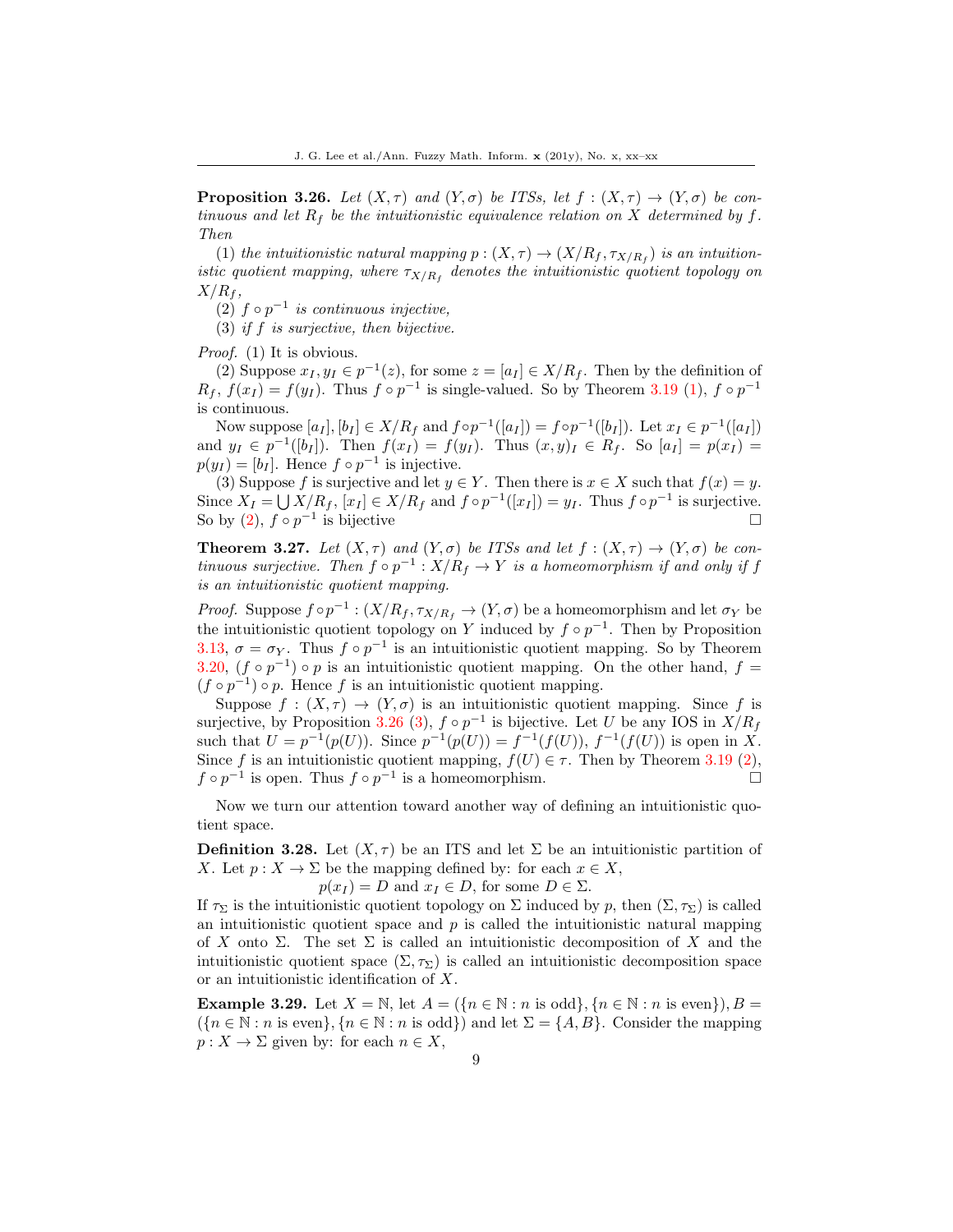$p(n_I) = A$ , if n is odd and  $p(n_I) = B$ , if n is even.

Then clearly,  $\Sigma$  is an intuitionistic partition of X. Let  $\tau$  be the usual intuitionistic topology on N and consider  $\tau_N$ . Then clearly,  $\tau_N$  is the intuitionistic discrete topology on N. Thus  $p_{-1}(A), p_{-1}(B) \in \tau_{\mathbb{N}}$ . So  $\Sigma$  is an intuitionistic decomposition of X.

4. Some types of intuitionistic continuities

In this section, we define some types continuities, open and closed mappings. And we investigate relationships among them and give some examples.

**Definition 4.1.** Let  $(X, \tau)$ ,  $(Y, \sigma)$  be an ITSs. Then a mapping  $f : X \to Y$  is said to:

(i)  $\sigma$ - $\tau$ -continuous, if it is continuous in the sense of Definition 3.1,

(ii)  $\sigma$ - $\tau_I$ -continuous, if for each  $V \in \sigma$ ,  $f^{-1}(V) \in \tau_I$ ,

(iii)  $\sigma$ - $\tau_{IV}$ -continuous, if for each  $V \in \sigma$ ,  $f^{-1}(V) \in \tau_{IV}$ ,

(iv)  $\sigma_I$ - $\tau$ -continuous, if for each  $V \in \sigma_I$ ,  $f^{-1}(V) \in \tau$ ,

(v)  $\sigma_I$ - $\tau_I$ -continuous, if for each  $V \in \sigma_I$ ,  $f^{-1}(V) \in \tau_I$ 

(vi)  $\sigma_I$ - $\tau_{IV}$ -continuous, if for each  $V \in \sigma_I$ ,  $f^{-1}(V) \in \tau_{IV}$ ,

(vii)  $\sigma_{IV}$ - $\tau$ -continuous, if for each  $V \in \sigma_{IV}$ ,  $f^{-1}(V) \in \tau$ ,

(viii)  $\sigma_{IV}$ - $\tau_{I}$ -continuous, if for each  $V \in \sigma_{IV}$ ,  $f^{-1}(V) \in \tau_{I}$ ,

(ix)  $\sigma_{IV}$ - $\tau_{IV}$ -continuous, if for each  $V \in \sigma_{IV}$ ,  $f^{-1}(V) \in \tau_{IV}$ 

The followings are the immediate results of Definition 4.1 and Result 2.11.

**Proposition 4.2.** Let  $(X, \tau)$ ,  $(Y, \sigma)$  be an ITSs,  $f : X \to Y$  be a mapping and let  $p \in X$ .

(1) If f is continuous, then it is both  $\sigma$ - $\tau_I$ -continuous and  $\sigma$ - $\tau_{IV}$ -continuous.

(2) If  $\sigma_I$ - $\tau$ -continuous, then both  $\sigma_I$ - $\tau_I$ -continuous and  $\sigma_I$ - $\tau_{IV}$ -continuous.

(3)  $\sigma_{IV}$ - $\tau$ -continuous, then both  $\sigma_{IV}$ - $\tau_{I}$ -continuous and  $\sigma_{IV}$ - $\tau_{IV}$ -continuous.

The followings explain relationships among types of intutionistic continuities.

**Example 4.3.** (See Examples 3.14) (1) Let  $X = \{a, b, c, d\}$  and consider ITs  $\tau$  on  $X$  given by:

$$
\tau = \{\phi_I, X_I, A_1, A_2, A_3, A_4\},\
$$

where

 $A_1 = (\{a, b\}, \{d\}), A_2 = (\{c\}, \{b, d\}), A_3 = (\phi, \{b, d\}), A_4 = (\{a, b, c\}, \{d\}).$ 

Moreover,

$$
\tau_I = \tau \bigcup \{ A_i : i = 5, 6, \cdots, 23 \}, \ \tau_{IV} = \tau \cup \{ A_{24}, A_{25} \},
$$

where

 $A_5 = (\{c\}, \{b\}), A_6 = (\{c\}, \{d\}), A_7 = (\{a, b\}, \phi), A_8 = (\{a, b, c\}, \phi),$  $A_9 = (\{c\}, \phi), A_{10} = (\phi, \{a\}), A_{11} = (\phi, \{b\}), A_{12} = (\phi, \{c\}),$  $A_{13} = (\phi, \{d\}), A_{14} = (\phi, \{a, b\}), A_{15} = (\phi, \{a, c\}), A_{16} = (\phi, \{a, d\}),$  $A_{17} = (\phi, \{b, c\}), A_{18} = (\phi, \{c, d\}), A_{19} = (\phi, \{a, b, c\}), A_{20} = (\phi, \{a, b, d\}),$  $A_{21} = (\phi, \{a, c, d\}), A_{22} = (\phi, \{b, c, d\}), A_{23} = (\phi, \phi),$  $A_{24} = (\{a, c\}, \{b, d\}), A_{25} = (\{a\}, \{b, d\}).$ Let  $Y = \{1, 2, 3, 4, 5\}$  and let us consider ITS  $(Y, \sigma)$  given by:

$$
\sigma = \{\phi_I, X_I, B_1, B_2\},
$$
  
10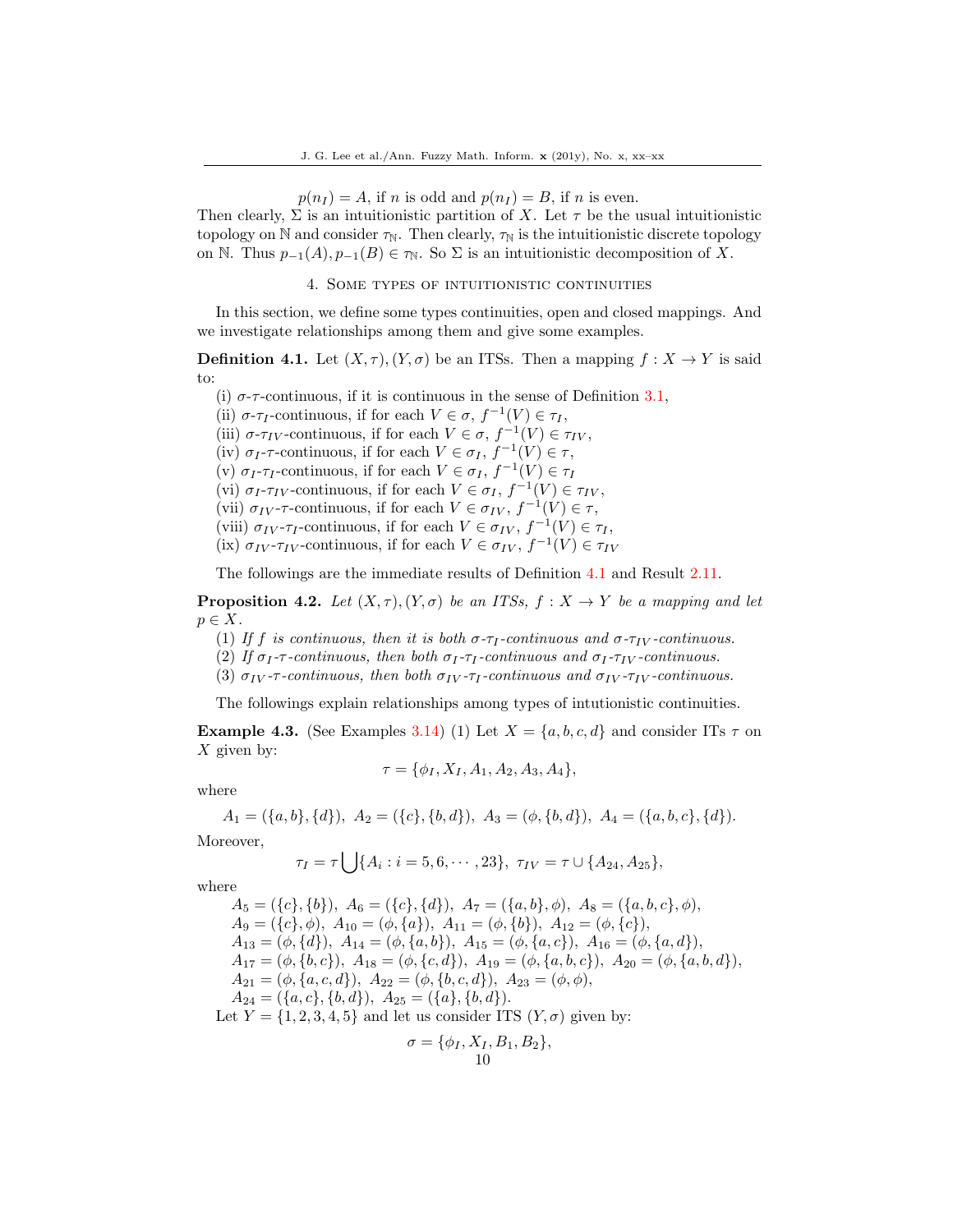where  $B_1 = (\{1, 2, 3\}, \{5\}), B_2 = (\{3\}, \{4, 5\}).$  Then we can easily find  $\tau_I$  and  $\tau_{IV}$ :  $\sigma_I = \sigma \cup \{B_3, B_4, B_5, B_6\} \cup \Im,$ 

where  $B_3 = (\{1, 2, 3\}, \phi), B_4 = (\{3\}, \{4\}), B_5 = (\{3\}, \{5\}), B_6 = (\{3\}, \phi),$  $\Im = \{ (\phi, S) : S \subset Y \}$ 

and

 $\sigma_{IV} = \sigma \cup \{B_7, B_8, B_9, B_{10}, B_{11}, B_{12}, B_{13}, B_{14}, B_{15}, B_{16}, B_{17}, B_{18}\},\$ where  $B_7 = (\{1, 2, 3, 4\}, \{5\}), B_8 = (\{1, 3\}, \{4, 5\}), B_9 = (\{2, 3\}, \{4, 5\}),$  $B_{10} = (\{1, 2, 3\}, \{4, 5\}), B_{11} = (\{1, 3\}, \{4\}), B_{12} = (\{2, 3\}, \{4\}),$ 

 $B_{13} = (\{1, 2, 3\}, \{4\}), B_{14} = (\{1, 3\}, \{5\}), B_{15} = (\{2, 3\}, \{5\}),$ 

 $B_{16} = (\{1, 2, 3\}, \{5\}), B_{17} = (\{1, 2, 3\}, \phi), B_{18} = (\{1, 2, 3, 4\}, \phi).$ 

Now let  $f: X \to Y$  be the mapping defined by:

$$
f(a) = f(b) = 1, f(c) = 4, f(d) = 5.
$$

(i)  $f^{-1}(B_1) = A_1 \in \tau, f^{-1}(B_2) = A_{18} \in \tau$ . Then f is not continuous but  $\sigma$ - $\tau_I$ -continuous.

(ii) We can easily see that  $f^{-1}(U) \in \tau_I$ , for each  $U \in \sigma_I$ . Then f is  $\sigma_I$ - $\tau_I$ continuous.

(iii)  $f^{-1}(B_1)$ ,  $f^{-1}(B_7) = (\{a, b, c\}, \{d\} \notin \tau_{IV}$ . Then f is neither  $\sigma$ - $\tau_{IV}$ -continuous nor  $\sigma_{IV}$ - $\tau_{IV}$ -continuous.

 $(iv) f^{-1}(B_8) = (\{a\}, \{c, d\}) \notin \tau_I$ . Then f is not  $\sigma_{IV}$ - $\tau_I$ -continuous.

(2) Let  $X = \{a, b, c, d\}$ ,  $Y = \{1, 2, 3, 4, 5\}$  and consider ITs  $\tau$  and  $\sigma$  on X and Y, respectively given by:

 $\tau = \{\phi_I, X_I, A_1, A_2, A_3, A_4\}$ 

and

 $\sigma = {\phi_I, Y_I, B_1},$ where  $A_1 = (\{a, b\}, \{d\}), A_2 = (\{b, d\}, \{a, c\}), A_3 = (\{b\}, \{a, c, d\}), A_4 = (\{a, b, d\}, \phi)$ and  $B_1 = (\{1,2\}, \{3,4\}).$ Then

 $\tau_I = \tau \cup \{A_i : i = 5, \cdots, 15\} \cup \Im_X \text{ and } \tau_{IV} = \tau \cup \{A_{17}\},\$ where  $A_5 = (\{a, b\}, \phi), A_6 = (\{b, d\}, \phi), A_7 = (\{b, d\}, \{a\}), A_8 = (\{b, d\}, \{c\}),$  $A_9 = (\{b\}, \phi), A_{10} = (\{b\}, \{a\}), A_{11} = (\{b\}, \{c\}), A_{12} = (\{b\}, \{d\}),$  $A_{13} = (\{b\}, \{a, c\}), A_{14} = (\{b\}, \{a, d\}), A_{15} = (\{b\}, \{c, d\}),$  $\Im_X = \{(\phi, S) : S \subset X\}, A_{17} = (\{a, b, c\}, \{d\})$ 

and

$$
\sigma_I = \sigma \cup \{B_2, B_3, B_4\} \cup \Im_Y,
$$

 $\sigma_{IV} = \sigma \cup \{B_5\},\$ 

where  $B_2 = (\{1, 2\}, \phi), B_3 = (\{1, 2\}, \{3\}), B_4 = (\{1, 2\}, \{4\}),$  $\mathcal{S}_Y = \{(\phi, S) : S \subset Y\}, B_5 = (\{1, 2, 5\}, \{3, 4\}).$ 

Let  $g: X \to Y$  be the mapping defined by:

$$
g(a) = 3, g(b) = 1, g(c) = 4, g(d) = 2.
$$

(i)  $g^{-1}(B_1) = A_2 \in \tau$ . Then g is continuous.

(ii)  $g^{-1}(B_2) = A_6$ ,  $g^{-1}(B_3) = A_7$ ,  $g^{-1}(B_4) = A_8 \in \tau_I$  but  $g^{-1}(B_2) \notin \tau_{IV}$ . Then g is  $\sigma_I$ - $\tau_I$ -continuous but not  $\sigma_I$ - $\tau_{IV}$ -continuous.

(iii)  $g^{-1}(B_5) = A_2 \in \tau$  but  $g^{-1}(B_5) \notin \tau_I$  and  $g^{-1}(B_5) \notin \tau_{IV}$ . Then g is  $\sigma_{IV}$ - $\tau$ continuous but neither  $\sigma_{IV}$ - $\tau_{I}$ -continuous nor  $\sigma$ - $\tau_{IV}$ -continuous.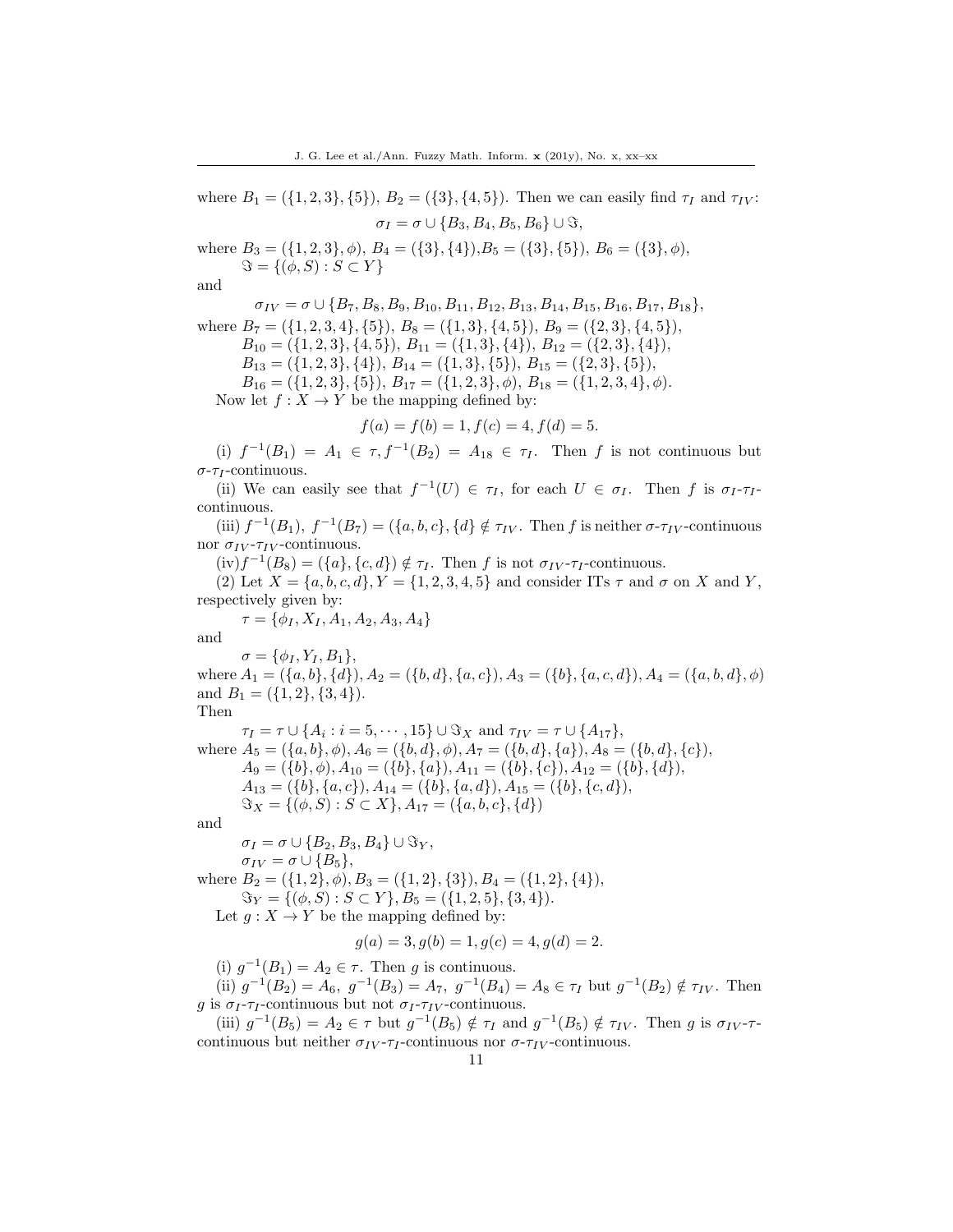**Theorem 4.4.** Let  $(X, \tau)$ ,  $(Y, \sigma)$  be the ITSs. Then

(1) f :  $(X, \tau) \to (Y, \sigma)$  is continuous if and only if  $f : (X, [\, \tau] \to (Y, [\, \sigma] \, \delta))$  is continuous,

(2)  $f:(X,\tau) \to (Y,\sigma)$  is continuous if and only if  $f:(X,\langle >\tau) \to (Y,\langle >\sigma)$ is continuous.

*Proof.* (1) Suppose  $f : (X, \tau) \to (Y, \sigma)$  is continuous and let  $(V_T, V_T^c) \in [\ ]\sigma]$ . Then by the definition of  $[\,]\sigma$ , there is  $V \in \sigma$  such that  $[\,]V = (V_T, V_T^c)$ . Thus by the hypothesis,  $f^{-1}(V) \in \tau$ . So  $\left[ |f^{-1}(V)| = f^{-1}(V) \right] \in \left[ \left[ \tau \right]$ . Hence  $f : (X, \left[ \tau \right] \to$  $(Y, \vert \vert \sigma)$  is continuous.

Conversely, suppose  $f : (X, [\ ]\tau) \to (Y, [\ ]\sigma)$  is continuous and let  $V \in \sigma$ . Then clearly,  $[|V \in []\sigma$ . Thus by the hypothesis,  $f^{-1}([|V) = [|f^{-1}(V) \in [|\tau|]$ . So  $f^{-1}(V) \in \tau$ . Hence  $f: (X, \tau) \to (Y, \sigma)$ .

 $(2)$  The proof is similar to  $(1)$ .

$$
\Box
$$

**Proposition 4.5.** Let  $(X, \tau)$  be the ITS such that  $\tau \subset IS_*(X)$ . Then  $\tau = \tau_{IV}$  and  $\tau = [$   $|\tau = < \rangle \tau$ .

*Proof.* By Result 2.11, it is clear that  $\tau \subset \tau_{IV}$ . Let  $G \in \tau_{IV}$ . By Result 2.10,  $G \in$  $N(p_{IV})$ , for each  $p_{IV} \in G$ . Then there exists  $U_{p_{IV}} \in \tau$  such that  $p_{IV} \in U_{p_{IV}} \subset G$ . Since  $\tau \subset IS_*(X)$ ,  $p \in (U_{p_{IV}})_T$  and  $p \notin (U_{p_{IV}})_F$ . Thus

 $(U_{p_{IV}})_T = \bigcup_{p_{IV} \in G, p \in U_{p_{IV}}}_T \{p\}$  and  $(U_{p_{IV}})_F = \bigcap_{p_{IV} \in G, p \notin U_{p_{IV}}}_F \{p\}^c$ . So  $G = \bigcup_{p_{IV} \in G} U_{p_{IV}} \in \tau$ , i.e.,  $\tau_{IV} \subset \tau$ . Hence  $\tau = \tau_{IV}$ . The proof of second part is clear.

The followings are the immediate results of Propositions 4.2 and 4.5.

Corollary 4.6. Let  $(X, \tau)$  be the ITS such that  $\tau \subset IS_*(X)$ ,  $(Y, \sigma)$  be an ITS and let  $f: X \to Y$  be a mapping. Then

- (1) f is continuous if and only if it is  $\sigma$ - $\tau_{IV}$ -continuous,
- (2) f is  $\sigma_I$ - $\tau$ -continuous if and only if it is  $\sigma_I$ - $\tau_{IV}$ -continuous,
- (3) f is  $\sigma_{IV}$ - $\tau$ -continuous if and only if it is  $\sigma_{IV}$ - $\tau_{IV}$ -continuous.

The followings are the immediate results of Propositions 4.2, 4.5 and Corollary 4.6.

Corollary 4.7. Let  $(X, \tau)$ ,  $(Y, \sigma)$  be the ITSs such that  $\tau \subset IS_*(X)$ ,  $\sigma \subset IS_*(Y)$ and let  $f: X \to Y$  be a mapping. Then the followings are equivalent:

- (1) f is continuous,
- (2) f is  $\sigma$ - $\tau_{IV}$ -continuous,
- (3) f is  $\sigma_{IV}$ - $\tau_{IV}$ -continuous.

**Definition 4.8.** Let  $(X, \tau)$ ,  $(Y, \sigma)$  be an ITSs and let  $p \in Y$ . Then a mapping  $f: X \to Y$  is said to be:

- (i)  $\tau$ - $\sigma$ -open, if it is open in the sense of Definition 3.6,
- (ii)<sup> $\tau$ </sup>  $\tau$ - $\sigma$ -closed, if it is closed in the sense of Definition 3.6,
- (ii)  $\tau$ - $\sigma$ <sub>I</sub>-open, if  $f(U) \in \sigma$ <sub>I</sub>, for each  $U \in \tau$ ,
- (ii)'  $\tau$ - $\sigma_I$ -closed, if  $f(F) \in IC_{\sigma_I}(Y)$ , for each  $F \in IC_{\tau}(X)$ ,
- (iii)  $\tau$ - $\sigma_{IV}$ -open, if  $f(U) \in \sigma_{IV}$ , for each  $U \in \tau$ ,
- (iii)'  $\tau$ - $\sigma_{IV}$ -closed, if  $f(F) \in IC_{\sigma_{IV}}(Y)$ , for each  $F \in IC_{\tau}(X)$ ,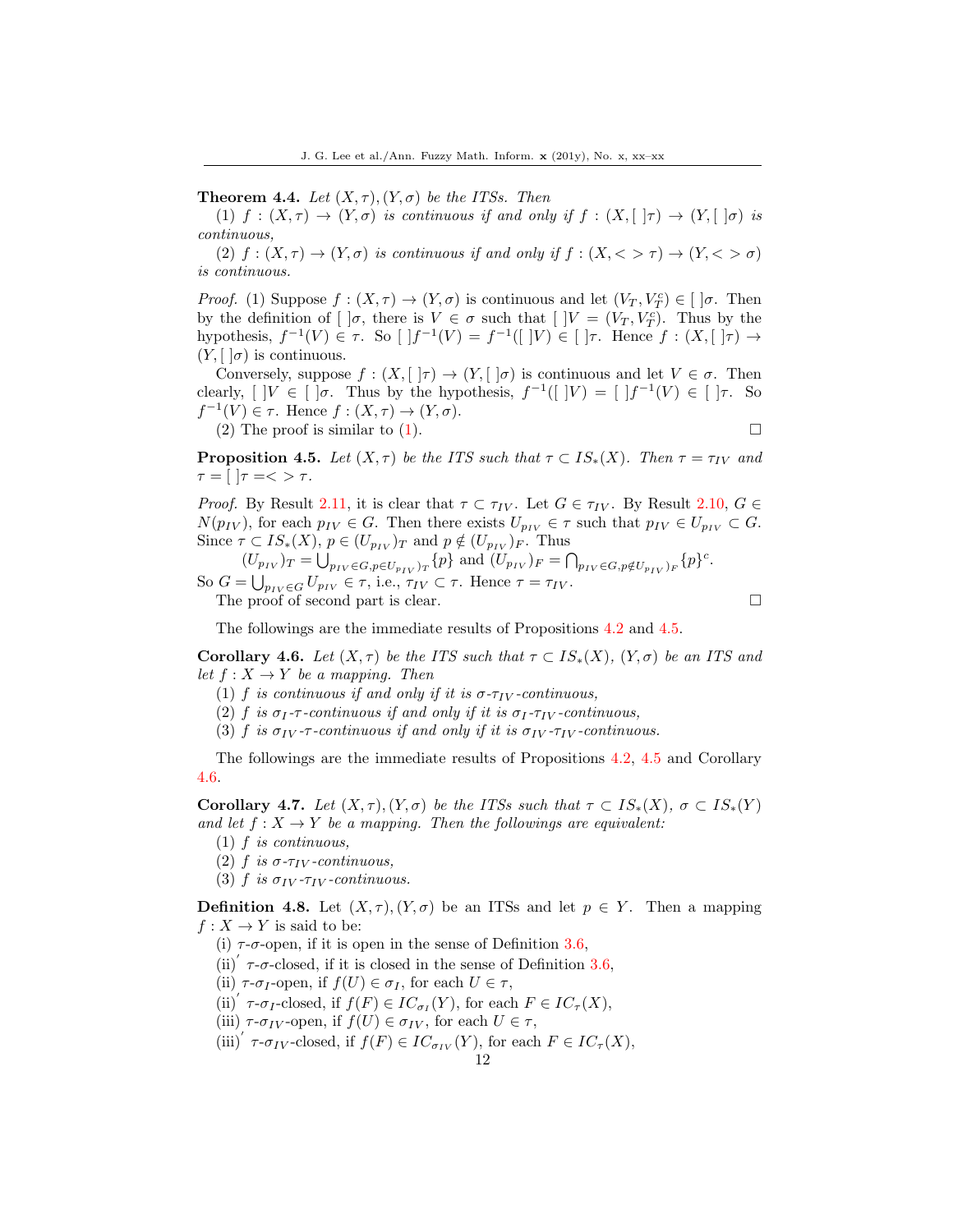(iv)  $\tau_I$ - $\sigma$ -open, if  $f(U) \in \sigma$ , for each  $U \in \tau_I$ ,

- (iv)'  $\tau_I$ - $\sigma$ -closed, if  $f(F) \in IC_{\sigma}(Y)$ , for each  $F \in IC_{\tau_I}(X)$ ,
- (v)  $\tau_I$ - $\sigma_I$ -open, if  $f(U) \in \sigma_I$ , for each  $U \in \tau_I$ ,
- (v)'  $\tau_I$ - $\sigma_I$ -closed, if  $f(F) \in IC_{\sigma_I}(Y)$ , for each  $F \in IC_{\tau_I}(X)$ ,
- (vi)  $\tau_I$ - $\sigma_{IV}$ -open, if  $f(U) \in \sigma_{IV}$ , for each  $U \in \tau_I$ ,
- (vi)'  $\tau_I$ - $\sigma_{IV}$ -closed, if  $f(F) \in IC_{\sigma_{IV}}(Y)$ , for each  $F \in IC_{\tau_I}(X)$ ,
- (vii)  $\tau_{IV}$ - $\sigma$ -open, if  $f(U) \in \sigma$ , for each  $U \in \tau_{IV}$ ,
- (vii)'  $\tau_V$ -closed, if  $f(F) \in IC_{\sigma}(Y)$ , for each  $F \in IC_{\tau_{IV}}(X)$ ,
- (viii)  $\tau_{IV}$ - $\sigma_{I}$ -open, if  $f(U) \in \sigma_{I}$ , for each  $U \in \tau_{IV}$ ,
- (viii)'  $\tau_{IV}$ - $\sigma_{I}$ -closed, if  $f(F) \in IC_{\sigma_{I}}(Y)$ , for each  $F \in IC_{\tau_{IV}}(X)$ ,
- (ix)  $\tau_{IV}$ -σ-open, if  $f(U) \in \sigma$ , for each  $U \in \tau_{IV}$ ,
- $(ix)$ <sup>'</sup>  $\tau_{IV}$ - $\sigma$ -closed, if  $f(F) \in IC_{\sigma}(Y)$ , for each  $F \in IC_{\tau_{IV}}(X)$ ,
- (x)  $\tau_{IV}$ - $\sigma_{I}$ -open, if  $f(U) \in \sigma_{I}$ , for each  $U \in \tau_{IV}$ ,
- (x)'  $\tau_{IV}$ - $\sigma_{I}$ -closed, if  $f(F) \in IC_{\sigma_{I}}(Y)$ , for each  $F \in IC_{\tau_{IV}}(X)$ ,
- (xi)  $\tau_{IV}$ - $\sigma_{IV}$ -open, if  $f(U) \in \sigma_{IV}$ , for each  $U \in \tau_{IV}$ ,
- (xi)<sup>'</sup>  $\tau_{IV}$ - $\sigma_{IV}$ -closed, if  $f(F) \in IC_{\sigma_{IV}}(Y)$ , for each  $F \in IC_{\tau_{IV}}(X)$ .

The followings are the immediate results of Definition 4.8, and Results 2.11 and 2.12.

**Proposition 4.9.** Let  $(X, \tau)$ ,  $(Y, \sigma)$  be an ITSs,  $p \in Y$  and let  $f : X \to Y$  be a mapping.

- (1) If f is open, then it is both  $\tau$ - $\sigma_I$ -open and  $\tau$ - $\sigma_{IV}$ -open.
- (2) If f is closed, then it is both  $\tau$ - $\sigma_I$ -closed and  $\tau$ - $\sigma_{IV}$ -closed.
- (3) If f is  $\tau_I$ - $\sigma$ -open, then it is both  $\tau_I$ - $\sigma_I$ -open and  $\tau_I$ - $\sigma_{IV}$ -open.
- (4) If f is  $\tau_I$ - $\sigma$ -closed, then it is both  $\tau_I$ - $\sigma_I$ -closed and  $\tau_I$ - $\sigma_{IV}$ -closed.
- (5) If f is  $\tau_{IV}$ - $\sigma$ -open, then it is both  $\tau_{IV}$ - $\sigma_{I}$ -open and  $\tau_{IV}$ - $\sigma_{IV}$ -open.
- (6) If f is  $\tau_{IV}$ -σ-closed, then it is both  $\tau_{IV}$ -σ<sub>I</sub>-closed and  $\tau_{IV}$ -σ<sub>IV</sub>-closed.

The followings explain relationships among types of intutionistic openness and closedness.

**Example 4.10.** Let  $X = \{1, 2, 3, 4, 5\}$ ,  $Y = \{a, b, c, d\}$  and consider ITs  $(X, \tau)$  and  $\sigma$  on X and Y, respectively given by:

$$
\tau = \{\phi_I, X_I, A_1, A_2, A_3, A_4\}, \ \sigma = \{\phi_I, Y_I, B_1, B_2, B_3, B_4\},\
$$

where

$$
A_1 = (\{1, 2, 3\}, \{5\}), A_2 = (\{3\}, \{4\}), A_3 = (\{3\}, \{4, 5\}), A_4 = (\{1, 2, 3\}, \phi),
$$

$$
B_1 = (\{a, b\}, \{d\}), B_2 = (\{b\}, \{c\}), B_3 = (\{b\}, \{c, d\}), B_4 = (\{a, b\}, \phi).
$$

Then clearly,

 $F_1 = (\{5\}, \{1, 2, 3\}), F_2 = (\{4\}, \{3\}), F_3 = (\{4, 5\}, \{3\}), F_4 = (\phi, \{1, 2, 3\}) \in IC(X)$ and

$$
E_1 = (\{d\}, \{a, b\}), E_2 = (\{c\}, \{b\}), E_3 = (\{c, d\}, \{b\}), E_4 = (\phi, \{a, b\}) \in IC(Y).
$$
  
Furthermore,  $\tau_I = \tau \cup \{A_5, A_6\} \cup \Im_X$ ,  $\tau_{IV} = \tau \cup \{A_7, \dots, A_{18}\}$ 

and

$$
\sigma_I = \sigma \cup \{B_5, B_6\} \cup \Im_Y, \ \sigma_{IV} = \sigma \cup \{B_7, \cdots, B_{13}\},
$$
  
13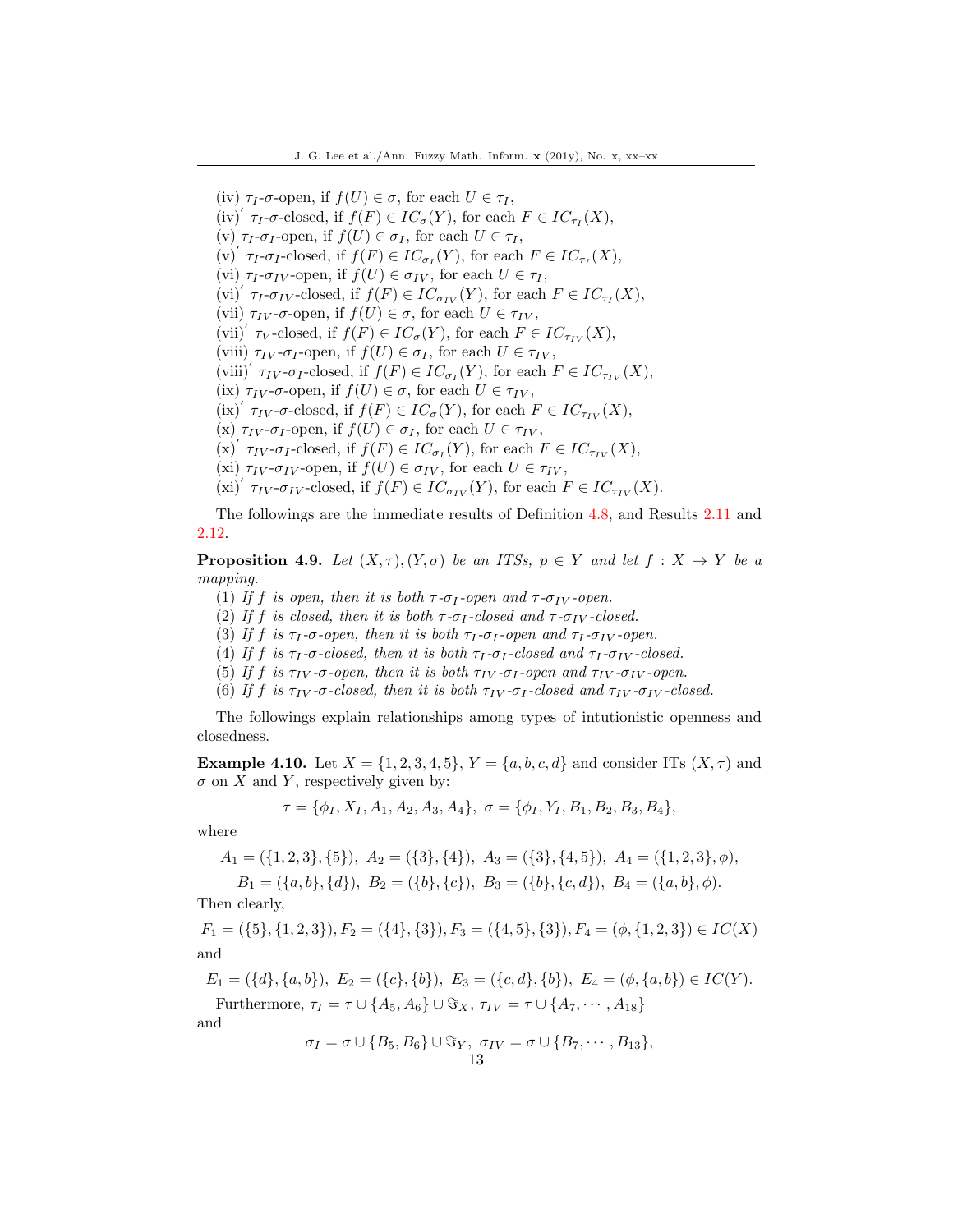where  $A_5 = (\{3\}, \phi), A_6 = (\{3\}, \{5\}), \Im_X = \{(\phi, S) : S \subset X\},\$  $A_7 = (\{1, 2, 3, 4\}, \{5\}), A_8 = (\{1, 3\}, \{4\}), A_9 = (\{2, 3\}, \{4\}),$  $A_{10} = (\{3, 5\}, \{4\}), A_{11} = (\{1, 2, 3\}, \{4\}), A_{12} = (\{2, 3, 5\}, \{4\}),$  $A_{13} = (\{1, 2, 3, 5\}, \{4\}), A_{14} = (\{1, 3\}, \{4, 5\}), A_{15} = (\{2, 3\}, \{4, 5\}),$  $A_{16} = (\{1, 2, 3\}, \{4, 5\}), A_{17} = (\{1, 2, 3, 4\}, \phi), A_{18} = (\{1, 2, 3, 5\}, \phi)$ and  $B_5 = (\{b\}, \phi), B_6 = (\{b\}, \{d\}), \Im_Y = \{(\phi, S) : S \subset Y\},\$  $B_7 = (\{a, b, c\}, \{d\}), B_8 = (\{a, b\}, \{c\}), B_9 = (\{b, d\}, \{c\}),$  $B_{10} = (\{a, b, d\}, \{c\}), B_{11} = (\{a, b\}, \{c, d\}), B_{12} = (\{a, b, c\}, \phi)$  $B_{13} = (\{a, b, d\}, \phi).$ Thus  $IC_{\tau_I}(X) = IC(X) \cup \{F_5, F_6\} \cup \mathcal{S}_X^c$ ,  $IC_{\tau_{IV}}(X) = IC(X) \cup \{F_7, \cdots, F_{18}\}$ and  $IC_{\sigma_I}(Y) = IC_Y \cup \{E_5, E_6\} \cup \Im_Y^c, \ IC_{\sigma_{IV}}(Y) = IC_Y \cup \{E_7, \cdots, E_{13}\},\$ where  $F_5 = (\phi, \{3\}), F_6 = (\{5\}, \{3\}), \Im_X^c = \{(S, \phi) : S \subset X\},\$  $F_7 = (\{5\}, \{1, 2, 3, 4\}), F_8 = (\{4\}, \{1, 3\}), F_9 = (\{4\}, \{2, 3\}),$  $F_{10} = (\{4\}, \{3, 5\}, F_{11} = (\{4\}, \{1, 2, 3\}), F_{12} = (\{4\}, \{2, 3, 5\}),$  $F_{13} = (\{4\}, \{1, 2, 3, 5\}), F_{14} = (\{4, 5\}, \{1, 3\}), F_{15} = (\{4, 5\}, \{2, 3\}),$  $F_{16} = (\{4, 5\}, \{1, 2, 3\}), F_{17} = (\phi, \{1, 2, 3, 4\}), F_{18} = (\phi, \{1, 2, 3, 5\})$ and  $E_5 = (\phi, \{b\}), E_6 = (\{d\}, \{b\}), \Im_Y^c = \{(S, \phi) : S \subset Y\},\$  $E_7 = (\{d\}, \{a, b, c\}), E_8 = (\{c\}, \{a, b\}), E_9 = (\{c\}, \{b, d\}),$  $E_{10} = (\{c\}, \{a, b, d\}), E_{11} = (\{c, d\}, \{a, b\}), E_{12} = (\phi, \{a, b, c\}),$  $E_{13} = (\phi, \{a, b, d\}).$ Let f, g,  $h: X \to Y$  be the mappings defined by:

$$
f(1) = a, f(2) = f(3) = b, f(4) = c, f(5) = d,
$$
  
\n
$$
g(1) = a, g(2) = g(5) = d, g(3) = b, g(4) = c,
$$
  
\n
$$
h(1) = h(2) = a, h(3) = b, h(4) = c, h(5) = d.
$$

Then we can easily check the followings:

(i) f is both open and  $\tau_I$ - $\sigma$ -closed but not closed; f is both  $\tau_I$ - $\sigma_I$ -open and  $\tau_I$ - $\sigma_I$ -open; f is  $\tau_{IV}$ - $\sigma_{IV}$ -open but not  $\tau_{IV}$ - $\sigma_{IV}$ -closed.

(ii) g is  $\tau$ - $\sigma_{IV}$ -open but neither open nor  $\tau$ - $\sigma_{I}$ -open; g is  $\tau_{I}$ - $\sigma_{IV}$ -open but neither  $\tau_I$ -σ-open nor  $\tau_I$ -σ<sub>I</sub>-open; g is  $\tau_{IV}$ -σ<sub>IV</sub>-open but neither  $\tau_{IV}$ -σ-open nor  $\tau_{IV}$ -σ<sub>I</sub>open; g is both closed and  $\tau_I$ - $\sigma_I$ -closed but neither  $\tau_I$ - $\sigma$ -closed nor  $\tau_I$ - $\sigma_{IV}$ -closed; g is  $\tau_{IV}$ - $\sigma_{IV}$ -closed but neither  $\tau_{IV}$ - $\sigma$ -closed nor  $\tau_{IV}$ - $\sigma_{I}$ -closed.

(iii) h is both open and closed; h is both  $\tau_I$ - $\sigma_I$ -open and  $\tau_I$ - $\sigma_I$ -closed; h is both  $\tau_{IV}$ - $\sigma_{IV}$ -open and  $\tau_{IV}$ - $\sigma_{IV}$ -closed.

**Example 4.11.** Let  $X = \{1, 2, 3, 4\}$ ,  $Y = \{a, b, c\}$  and consider ITs  $(X, \tau)$  and  $\sigma$ on  $X$  and  $Y$ , respectively given by:

$$
\tau = \{\phi_I, X_I, A_1, A_2, A_3, A_4\}, \ \sigma = \{\phi_I, Y_I, B_1, B_2, B_3, B_4\},\
$$

where

$$
A_1 = (\{1, 2\}, \{3\}), A_2 = (\{1, 4\}, \{3\}), A_3 = (\{1\}, \{2, 3\}), A_4 = (\{1, 2, 4\}, \{3\}),
$$
  
\n
$$
B_1 = (\{a, b\}, \{c\}), B_2 = (\{b\}, \{a\}), B_3 = (\{b\}, \{a, c\}), B_4 = (\{a, b\}, \phi).
$$
  
\n14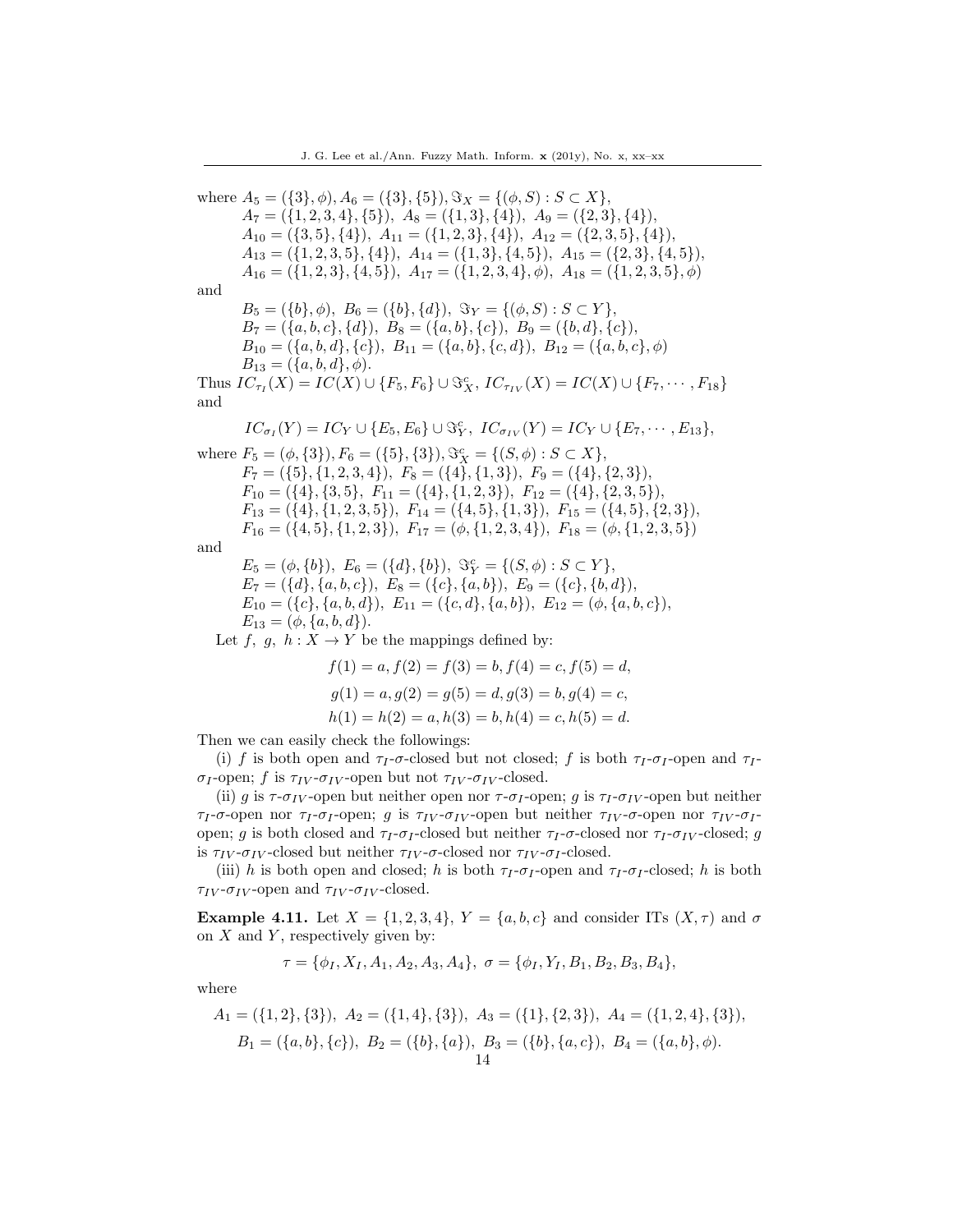Then clearly,

 $F_1 = (\{3\}, \{1, 2\}), F_2 = (\{3\}, \{1, 4\}), F_3 = (\{2, 3\}, \{1\}), F_4 = (\{3\}, \{1, 2, 4\}) \in IC(X)$ and

$$
E_1 = (\{c\}, \{a, b\}), E_2 = (\{a\}, \{b\}), E_3 = (\{a, c\}, \{b\}), E_4 = (\phi, \{a, b\}) \in IC(Y).
$$

Furthermore,  $\tau_I = \tau \cup \{A_5, \cdots, A_{12}\} \cup \Im_X$ ,  $\tau_{IV} = \tau \cup \{A_{13}\}$ 

and

$$
\sigma_I = \sigma \cup \{B_5, B_6\} \cup \Im_Y, \ \sigma_{IV} = \sigma \cup \{B_7\},\
$$

where  $A_5 = (\{1, 2\}, \phi), A_6 = (\{1, 4\}, \{2\}), A_7 = (\{1, 4\}, \{3\}),$  $A_8 = (\{1, 4\}, \phi)$ ,  $A_9 = (\{1\}, \{2\}), A_{10} = (\{1\}, \{3\}), A_{11} = (\{1\}, \phi)$ 

$$
A_{12} = (\{1, 2, 4\}, \phi), \ \Im_X = \{(\phi, S) : S \subset X\}, A_{13} = (\{1, 2, 4\}, \{3\})
$$

and

$$
B_5 = (\{b\}, \phi), \ B_6 = (\{b\}, \{c\}), \ \Im_Y = \{(\phi, S) : S \subset Y\}, B_7 = (\{a, b, c\}, \{d\}).
$$

Thus  $IC_{\tau_I}(X) = IC(X) \cup \{F_5, \cdots, F_{12}\} \cup \Im_X^c$ ,  $IC_{\tau_{IV}}(X) = IC(X) \cup \{F_{13}\}$ and

$$
IC_{\sigma_I}(Y) = IC_Y \cup \{E_5, E_6\} \cup \mathfrak{F}_Y^c, \ IC_{\sigma_{IV}}(Y) = IC_Y \cup \{E_7\},\
$$

where  $F_5 = (\phi, \{1, 2\}), F_6 = (\{2\}, \{1, 4\}), F_7 = (\{3\}, \{1, 4\})$   $F_8 = (\phi, \{1, 4\}),$  $F_9 = (\{2\}, \{1\}), F_{10} = (\{3\}, \{1\}, F_{11} = (\phi, \{1\}), F_{12} = (\phi, \{1, 2, 4\}),$  $\mathfrak{S}_X^c = \{ (S, \phi) : S \subset X \}, F_{13} = (\{ 4 \}, \{ 1, 2, 3, 5 \})$ 

and

 $E_5 = (\phi, \{b\}), E_6 = (\{c\}, \{b\}), \Im_Y^c = \{(S, \phi) : S \subset Y\}, E_7 = (\{d\}, \{a, b, c\}).$ Let  $f: X \to Y$  be the mappings defined by:

$$
f(1) = f(2) = b, f(3) = f(4) = a.
$$

Then we can easily check that:

f is  $\tau$ - $\sigma_I$ -open but neither  $\tau$ - $\sigma_I$ -closed nor open. In fact, f is neither the remainder's type open nor the remainder's type closed.

#### 5. Intuitionistic subspaces

In this section, we introduce the notions of an intuitionistic subspace and the heredity, and obtain some properties of each concept.

# **Definition 5.1** ([\[6\]](#page-19-3)). Let  $(X, \tau)$  be an ITS.

(i) A subfamily  $\beta$  of  $\tau$  is called an intutionistic base (in short, IB) for  $\tau$ , if for each  $A \in \tau$ ,  $A = \phi_I$  or there exists  $\beta' \subset \beta$  such that  $A = \bigcup \beta'$ .

(ii) A subfamily  $\sigma$  of  $\tau$  is called an intutionistic subbase (in short, ISB) for  $\tau$ , if the family  $\beta = \{ \bigcap \sigma' : \sigma' \text{ is a finite subset of } \sigma \} \text{ is a base for } \tau.$ 

In this case, the IT  $\tau$  is said to be generated by  $\sigma$ . In fact,  $\tau = {\phi_I} \cup {\{\bigcup \beta' : \}}$  $\beta' \subset \beta$ .

**Example 5.2.** (1) ([\[6\]](#page-19-3), Example 3.10) Let  $\sigma = \{((a, b), (-\infty, a]) : a, b \in \mathbb{R}\}$  be the family of ISs in R. Then  $\sigma$  generates an IT  $\tau$  on R, which is called the "usual left intuitionistic topology" on R. In fact, the IB  $\beta$  for  $\tau$  can be written in the form

 $\beta = {\mathbb{R}_I} \cup \sigma$  and  $\tau$  consists of the following ISs in R:

 $\phi_I, \mathbb{R}_I;$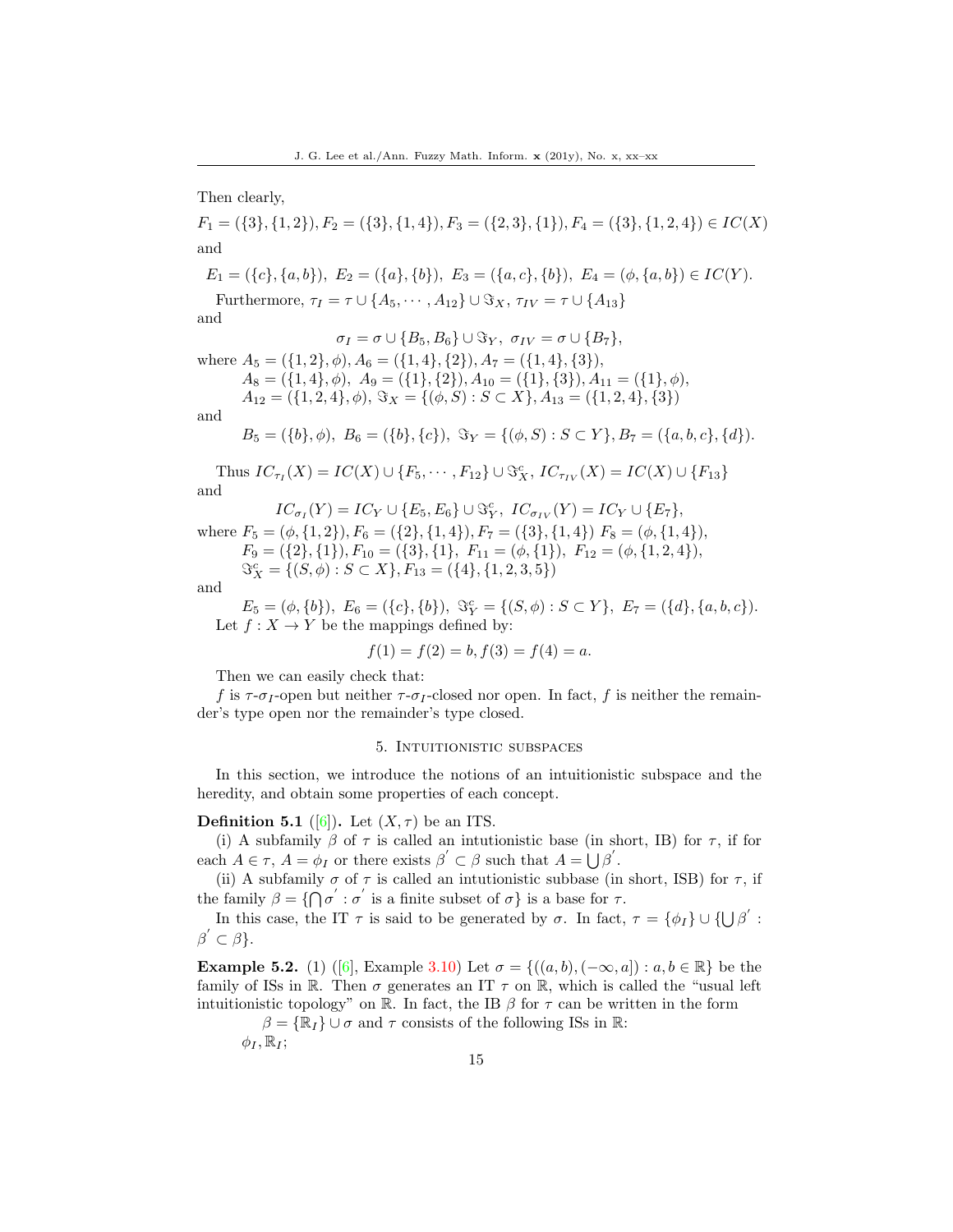$(\cup (a_j, b_j), (-\infty, c]),$ 

where  $a_j, b_j, c \in \mathbb{R}$ ,  $\{a_j : j \in J\}$  is bounded from below,  $c < \inf\{a_j : j \in J\}$ ;  $(\cup (a_j, b_j), \phi),$ 

where  $a_j, b_j \in \mathbb{R}$ ,  $\{a_j : j \in J\}$  is not bounded from below.

Similarly, one can define the "usual right intuitionistic topology" on  $\mathbb R$  using an analogue construction.

(2) ([\[6\]](#page-19-3), Example 3.11) Consider the family  $\sigma$  of ISs in  $\mathbb R$ 

$$
\sigma = \{ ((a, b), (-\infty, a_1] \cup [b_1, \infty)) : a, b, a_1, b_1 \in \mathbb{R}, a_1 \le a, b_1 \le b \}.
$$

Then  $\sigma$  generates an IT  $\tau$  on R, which is called the "usual intuitionistic topology" on R. In fact, the IB  $\beta$  for  $\tau$  can be written in the form  $\beta = {\mathbb{R}}_I \cup \sigma$  and the elements of  $\tau$  can be easily written down as in the above example.

(3) ([\[11\]](#page-19-9), Example 3.10 (3)) Consider the family  $\sigma_{[0,1]}$  of ISs in R

$$
\sigma_{[0,1]} = \{([a,b], (-\infty, a) \cup (b,\infty)) : a, b \in \mathbb{R} \text{ and } 0 \le a \le b \le 1\}.
$$

Then  $\sigma_{[0,1]}$  generates an IT  $\tau_{[0,1]}$  on R, which is called the "usual unit closed interval" intuitionistic topology" on R. In fact, the IB  $\beta_{[0,1]}$  for  $\tau_{[0,1]}$  can be written in the form  $\beta_{[0,1]} = {\mathbb{R}} \cup \sigma_{[0,1]}$  and the elements of  $\tau$  can be easily written down as in the above example.

In this case,  $([0, 1], \tau_{[0,1]})$  is called the "intuitionistic usual unit closed interval" and will be denoted by  $[0, 1]_I$ , where  $[0, 1]_I = ([0, 1], (-\infty, 0) \cup (1, \infty)).$ 

# **Definition 5.3** ([\[11\]](#page-19-9)). Let  $a, b \in \mathbb{R}$  such that  $a \leq b$ . Then

- (i) (the closed interval)  $[a, b]_I = ([a, b], (-\infty, a) \cup (b, \infty)),$
- (ii) (the open interval)  $(a, b)$ <sub>I</sub> =  $((a, b), (-\infty, a] \cup [b, \infty)),$
- (iii) (the half open interval or the half closed interval)
	- $(a, b]_I = ((a, b], (-\infty, a] \cup (b, \infty)), [a, b]_I = ([a, b], (-\infty, a] \cup [b, \infty)),$
- (iv) (the half intuitionistic real line)

$$
(-\infty, a]_I = ((-\infty, a], (a, \infty)), (-\infty, a)_I = ((-\infty, a), [a, \infty)),
$$

 $[a, \infty)_I = ([a, \infty), (-\infty, a)), (a, \infty)_I = ((a, \infty), (-\infty, a]),$ 

(v) (the intuitionistic real line)  $(-\infty, \infty)_I = ((-\infty, \infty), \phi) = \mathbb{R}_I$ .

**Definition 5.4.** Let  $(X, \tau)$  be a ITS and let  $A \in IS(X)$ . Then the collection

$$
\tau_A = \{ U \cap A : U \in \tau \}
$$

is called the subspace topology or relative topology on A.

**Example 5.5.** (1) Let  $\tau = \{U \subset \mathbb{R} : 0_I \in U \text{ or } U = \phi_I\}$  and let

$$
A = ([1, 2], ((-\infty, 1), (2, \infty)) \in IS(\mathbb{R}).
$$

Then we can easily show that  $\tau$  is an IT on R and  $\tau_A$  is the subspace topology on A.

(2) Let  $X = \{a, b, c, d\}$  be a set and consider the IT  $\tau$  given by:

$$
\tau = \{\phi_I, X_I, A_1, A_2, A_3, A_4\},\
$$

where  $A_1 = (\{a, b\}, \{c\}), A_2 = (\{a, c\}, \{b, d\}), A_3 = (\{a\}, \{b, c, d\}), A_4 = (\{a, b, c\}, \phi).$ Let  $A = (\{a, d\}, \{b, c\})$ . Then  $\tau_A = \{\phi_I \cap A, X_I \cap A, A_1 \cap A, A_2 \cap A, A_3 \cap A, A_4 \cap A\}$ 

 $=\{\phi_I, A, (\{a\}, \{b, c\}), (\{a\}, \{b, c, d\}), (\{a\}, \{d\})\}.$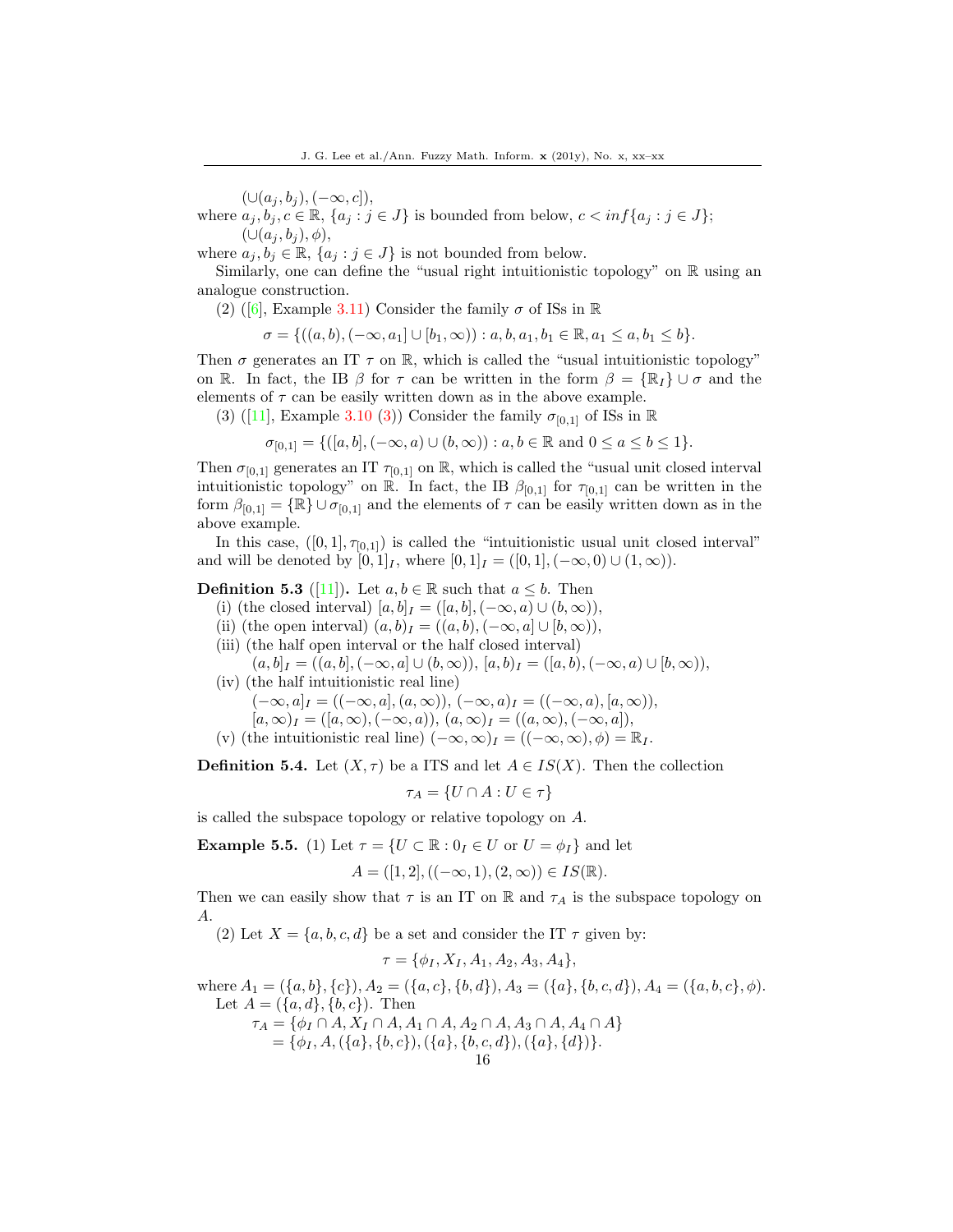(3) Let  $(\mathbb{R}, \tau)$  be the usual intuitionistic topological space. Consider

 $A = ([0, 1], (-\infty, 0) \cup (1, \infty)) \in IS(\mathbb{R}).$ 

Then  $\tau_A = \tau_{[0,1]}$ .

(4) Let  $\tau$  be the usual intuitionistic topology on R and let  $U \subset [0,1]_I$  such that  $0_I, 1_I \notin U$ . Then  $U \in \tau_{[0,1]}$  if and only if  $U \in \tau$ . Suppose  $0 < b < 1$ , for  $b \in \mathbb{R}$ . Consider  $(-1, b)$ <sub>I</sub> =  $((-1, b), (-\infty, b] \cup [b, \infty))$  and  $(b, 2)$ <sub>I</sub> =  $((b, 2), (-\infty, b] \cup [2, \infty))$ . Then  $(-1, b)$ <sub>I</sub> ∩  $[0, 1]$ <sub>I</sub> =  $[0, b)$ <sub>I</sub> ∈  $\tau_{[0,1]}$  and  $(b, 2)$ <sub>I</sub> ∩  $[0, 1]$ <sub>I</sub> =  $(b, 1]$ <sub>I</sub> ∈  $\tau_{[0,1]}$ . Thus

$$
\beta = \{(a, b)_I : 0 < a < b < 1\} \cup \{[0, b)_I : 0 < b < 1\} \cup \{(b, 1]_I : 0 < b < 1\}
$$

is a base for  $\tau_{[0,1]}$ .

(5) Let  $\tau = \{U \subset IS(\mathbb{R}) : 0_I \in U \text{ or } U = \phi_I\}.$  Then we can easily prove that  $\tau$  is an IT on R. Let  $A = [1, 2]_I \in IS(\mathbb{R})$  and let  $x_I, x_{IV} \in A$ . Then clearly,  $\{0_I, x_I, x_{IV}\} \in \tau$  and  $\{0_I, x_I, x_{IV}\} \cap A = \{x_I, x_{IV}\} \in \tau_A$ . Thus  $\tau_A$  is the intuitionistic discrete topology.

The following is the immediate result of Definition 5.4.

**Proposition 5.6.** Let  $(X, \tau)$  be an ITS and let  $A \in IS(X)$ . Then  $\tau_A$  is an IT on A.

**Definition 5.7.** Let  $(X, \tau)$  be a ITS, let  $A \in IS(X)$  and let  $\tau_A$  be the subspace topology on A. Then the pair  $(A, \tau_A)$  is called a subspace of  $(X, \tau)$  and each member of  $\tau_A$  is called a relatively open set (in short, an open set in A).

**Example 5.8.** (1) Let  $(\mathbb{R}, \tau)$  be the usual intuitionistic topological space. Then  $tau_{\mathbb{Z}}$  is the intuitionistic discrete topology on  $\mathbb{Z}$ .

(2) If  $\tau$  is the intuitionistic discrete topology on a set X and  $A \in IS(X)$ , then  $\tau_A$ is the intuitionistic discrete topology on A.

(3) If  $\tau$  is the intuitionistic indiscrete topology on a set X and  $A \in IS(X)$ , then  $\tau_A$  is the intuitionistic indiscrete topology on A.

The followings are the immediate results of Definition 5.4.

**Proposition 5.9.** Let  $(X, \tau)$  be an ITS and let  $A, B \in IS(X)$  such that  $A \subset B$ . Then  $\tau_A = (\tau_B)_A$  where  $(\tau_B)_A$  denotes the subspace topology on A by  $\tau_B$ .

**Proposition 5.10.** Let  $(X, \tau)$  be an ITS, let  $A \in IS(X)$  and let  $\beta$  be a base for  $\tau$ . Then  $\beta_A = \{B \cap A : B \in \beta\}$  is a base for  $\tau_A$ .

**Proposition 5.11.** Let  $(X, \tau)$  be an ITS and let  $A \in \tau$ . If  $U \in \tau_A$ , then  $U \in \tau$ .

**Theorem 5.12.** Let  $(X, \tau)$  be an ITS, let  $A, B \in IS_*(X)$  such that  $B \subset A$ . Then B is closed in  $(A, \tau_A)$  if and only if there exists  $F \in IC(X)$  such that  $B = A \cap F$ .

*Proof.* Suppose B is closed in  $(A, \tau_A)$ . Then  $A - B \in \tau_A$ . Thus there exists  $U \in \tau$ such that  $A-B = A \cap B^c = A \cap U$ , i.e.,  $A_T \cap B_F = A_T \cap U_T$  and  $A_F \cup B_T = A_F \cup U_F$ . Since  $B \subset A$  and  $A, B \in IS_*(X)$ , we have  $B_T = A_T \cap U_F$  and  $B_F = A_F \cup U_T$ , i.e.,  $B = A \cap U^c$ . Since  $U \in \tau$ ,  $U^c \in IC(X)$ . So B is closed in A.

Conversely, suppose there exists  $F \in IC(X)$  such that  $B = A \cap F$ . Then  $F^c \in \tau$ . Since  $A, B \in IS_*(X)$ , it is clear that  $A - B = A \cap F^c$ . Thus  $A - B \in \tau_A$ . So B is closed in  $A$ .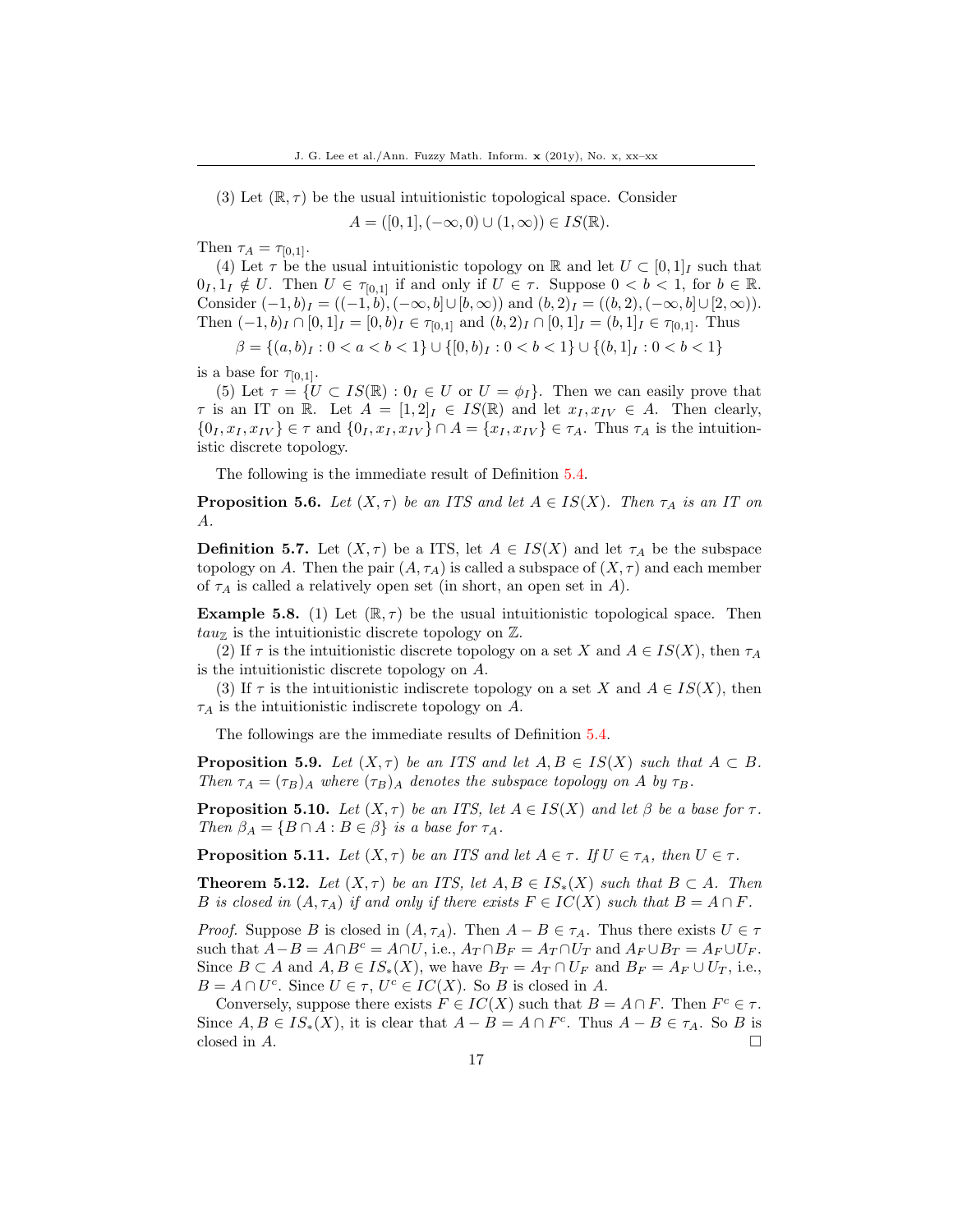The following is the immediate result of Theorem 5.12.

Corollary 5.13. Let  $(X, \tau)$  be an ITS such that  $\tau \subset IS_*(X)$ , let  $A \in IC(X)$  and let  $B \in IS_*(X)$ . If B is closed in A, then  $B \in IC(X)$ .

**Proposition 5.14.** Let  $(X, \tau)$  be an ITS such that  $\tau \subset IS_*(X)$ , let  $A, B \in IS_*(X)$ such that  $B \subset A$ . Then  $cl_{\tau_A}(B) = A \cap Id(B)$ , where  $cl_{\tau_A}(B)$  denotes the closure of B in  $(A, \tau_A)$ .

*Proof.* Since  $Icl(B) \in IC(X)$ ,  $A \cap Icl(B)$  is closed in  $(A, \tau_A)$ . Since  $B \subset A \cap Icl(B)$ and  $cl_{\tau_A}(B) = \bigcap \{F : F \text{ is closed in } A \text{ and } B \subset F\}, cl_{\tau_A}(B) \subset A \cap Id(B).$ 

On the other hand,  $cl_{\tau_A}(B)$  is closed in A. Then by Theorem 5.12, there exists  $F \in IC(X)$  such that  $cl_{\tau_A}(B) = A \cap F$ . Since  $B \subset cl_{\tau_A}(B)$ ,  $B \subset F$ . Thus  $Icl(B) \subset F$ . So  $A \cap Icl(B) \subset A \cap F$ . Hence  $A \cap Icl(B) \subset cl_{\tau_A}(B)$ . Therefore  $cl_{\tau_A}(B) = A \cap Icl(B).$ 

**Theorem 5.15.** Let  $(X, \tau)$  be an ITS, let  $A, U \in IS(X)$  such that  $A \subset U$  and let  $a \in X$ .

(1) If  $a_I \in A$ , then  $U \in N_{\tau_A}(a_I)$  if and only if there exists  $V \in N(a_I)$  such that  $U = A \cap V$ , where  $N_{\tau_A}(a_I)$  denotes the set of all neighborhoods of  $a_I$  in  $(A, \tau_A)$ .

(2) If  $a_{IV} \in A$ , then  $U \in N_{\tau_A}(a_{IV})$  if and only if there exists  $V \in N(a_{IV})$  such that  $U = A \cap V$ , where  $N_{\tau_A}(a_V)$  denotes the set of all neighborhoods of  $a_{IV}$  in  $(A, \tau_A).$ 

*Proof.* Suppose  $U \in N_{\tau_A}(a_I)$ . Then there exists  $G \in \tau_A$  such that  $a_I \in G \subset U$ . Since  $G \in \tau_A$ , there exists  $H \in \tau$  such that  $G = A \cap H$ . Let  $V = U \cup H$ . Then clearly,  $a_I \in H \subset V$ . Thus  $V \in N(a_I)$ . Since  $G = A \cap H$ ,  $U = A \cap V$ . So the necessary condition holds.

The proof of the converse is easy.

(2) The proof is similar.

**Proposition 5.16.** Let  $(X, \tau)$ ,  $(Y, \sigma)$  be ITSs and let  $A \in IS(X)$ ,  $B \in IS(Y)$ .

(1) The inclusion mapping  $i : A \rightarrow X$  is continuous.

(2) If  $f: X \to Y$  is continuous, then  $f|_A: A \to Y$  is continuous.

(3) If  $f: X \to B$  is continuous, then the mapping  $g: X \to Y$  defined by  $g(x) =$  $f(x)$ , for each  $x \in X$  is continuous.

(4) If  $f: X \to Y$  is continuous and  $f(X_I) \subset B$ , then the mapping  $g: X \to B$ defined by  $g(x) = f(x)$ , for each  $x \in X$  is continuous.

*Proof.* (1) Let  $U \in \tau$ . Then clearly,  $A \cap U \in \tau_A$  and  $i^{-1}(U) = A \cap U$ . Thus i is continuous.

(2) Let  $U \in \sigma$ . Then clearly,  $f^{-1}(U) \in \tau$ . Thus  $A \cap f^{-1}(U) \in \tau_A$  and  $(f|_A)^{-1}(U) = A \cap f^{-1}(U)$ . Thus  $(f|_A)^{-1}(U) \in \tau_A$ . So  $f|_A$  is continuous.

(3) Let  $U \in \sigma$ . Then clearly,  $B \cap U \in \sigma_B$ . Since  $f : X \to B$  is continuous,  $f^{-1}(B \cap U) = f^{-1}(U) \in \tau$ . Since  $g(x) = f(x)$ , for each  $x \in X$ ,  $g^{-1}(U) = f^{-1}(U)$ . Thus  $g^{-1}(U) \in \tau$ . So g is continuous.

(4) Let  $U \in \sigma_B$ . Then there is  $V \in \sigma$  such that  $U = B \cap V$ . Since  $f : X \to Y$  is continuous,  $f^{-1}(V) \in \tau$ . On the other hand,

$$
g^{-1}(U) = g^{-1}(B) \cap g^{-1}(V) = X \cap f^{-1}(V) = f^{-1}(V).
$$
  
18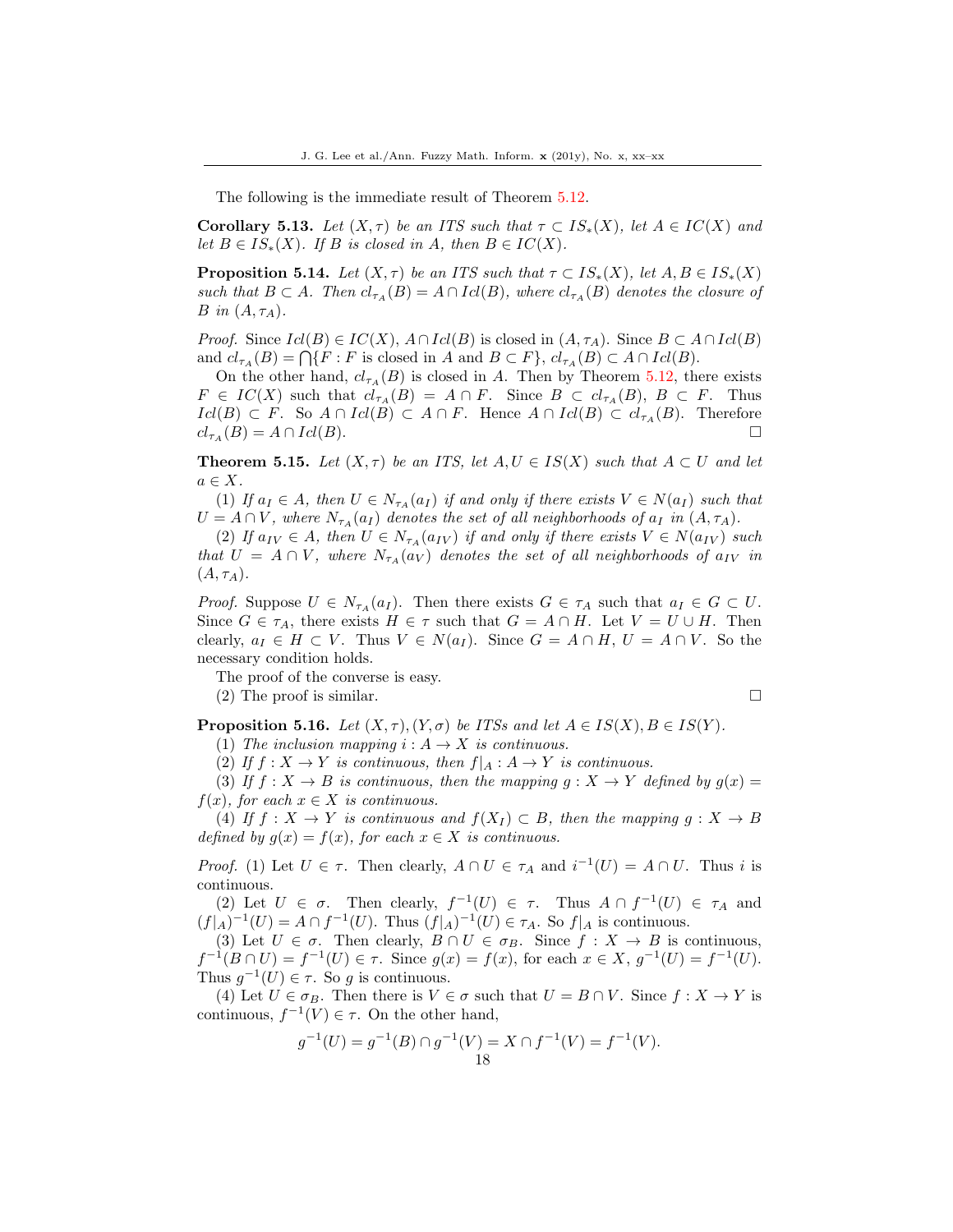Thus  $g^{-1}(U) \in \tau$ . So g is continuous.

**Proposition 5.17.** Let X, Y be ITSs, let  $f : X \to Y$  be a mapping, let  $\{U_i : j \in Y\}$  $J\} \subset IO(X)$  such that  $X_I = \bigcup_{j \in J} U_j$  and let  $f|_{U_j} : U_j \to Y$  is continuous, for each  $j \in J$ . Then so is f.

*Proof.* Let  $V \in IO(Y)$  and let  $j \in J$ . Then by the hypothesis,  $(f|_{U_j})^{-1}(V) \in$ *IO*( $U_j$ ). Since  $U_j \in IO(X)$ , by Proposition 5.16 (2),  $(f|_{U_j})^{-1}(V) \in IO(X)$ . Thus  $f^{-1}(V) = \bigcup_{j \in J} (f|_{U_j})^{-1}(V) \in IO(X)$ . So f is continuous.

**Proposition 5.18.** Let  $(X, \tau)$  be an ITS such that  $\tau \subset IS_*(X)$ , let  $(Y, \sigma)$  be an ITS, let  $A, B \in IC(X)$  such that  $X_I = A \cup B$  and let  $f : A \rightarrow Y$ ,  $g : B \rightarrow Y$  be continuous such that  $f(x) = g(x)$ , for each  $x \in A_T \cap B_T$ . Define  $h: X \to Y$  as follows:

$$
h(x) = g(x), \forall x \in A_T \text{ and } h(x) = g(x), \forall x \in B_T.
$$

Then h is continuous.

*Proof.* Let  $F \in IC(Y)$ . Since  $f : A \to Y$  and  $g : B \to Y$  are continuous, by Result 3.3,  $f^{-1}(F)$  is closed in A and  $g^{-1}(F)$  is closed in B. Since  $A, B \in IC(X)$ , by Corollary 5.13,  $f^{-1}(F), g^{-1}(F) \in IC(X)$ . On the other hand,  $h^{-1}(F) = f^{-1}(F) \cup$  $g^{-1}(F)$ . Then  $h^{-1}(F) \in IC(X)$ . Thus by Result 3.3, h is continuous.

**Definition 5.19.** An intuitionistic topological property  $P$  is said to be hereditary if every subspace of an ITS with  $P$  also has  $P$ .

For separation axioms in intuitionistic topological spaces, see [\[3,](#page-19-6) [12\]](#page-20-5).

**Proposition 5.20.** (1)  $T_0(i)$  is hereditary, i.e., every subspace of a  $T_0(i)$ -space is  $T_0(i)$ .

- (2)  $T_1(i)$  is hereditary, i.e., every subspace of a  $T_1(i)$ -space is  $T_1(i)$ .
- (3)  $T_2(i)$  is hereditary, i.e., every subspace of a  $T_2(i)$ -space is  $T_2(i)$ .

*Proof.* Let  $(X, \tau)$  be an ITS and let  $A \in IS(X)$ .

(1) Suppose  $(X, \tau)$  is  $T_0(i)$  and let  $x_I \neq y_I \in A$ . Then clearly,  $x \neq y \in X$ . Thus by the hypothesis, there exists  $U \in \tau$  such that  $x_I \in U, y_I \notin U$  or  $x_I \notin U, y_I \in U$ . Let  $V = A \cap U$ . Then clearly,  $V \in \tau_A$ . Moreover,  $x_I \in V, y_I \notin V$  or  $x_I \notin V, y_I \in V$ . Thus  $(A, \tau_A)$  is  $T_0(i)$ .

(2) Suppose  $(X, \tau)$  is  $T_1(i)$  and let  $x_I \neq y_I \in A$ . Then clearly,  $x \neq y \in X$ . Thus by the hypothesis, there exists  $G, H \in \tau$  such that  $x_I \in G, y_I \notin G$  and  $x_I \notin H, y_I \in H$ . Let  $U = A \cap G$  and let  $V = A \cap H$ . Then clearly,  $U, V \in \tau_A$ . Moreover,  $x_I \in U$ ,  $y_I \notin U$  or  $x_I \notin V$ ,  $y_I \in V$ . Thus  $(A, \tau_A)$  is  $T_1(i)$ .

(3) Suppose  $(X, \tau)$  is  $T_2(i)$  and let  $x_I \neq y_I \in A$ . Then clearly,  $x \neq y \in X$ . Thus by the hypothesis, there exists  $G, H \in \tau$  such that  $x_I \in G, y_I \in H$  and  $G \cap H = \phi_I$ . Let  $U = A \cap G$  and let  $V = A \cap H$ . Then clearly,  $U, V \in \tau_A$ . Since  $G \cap H = \phi_I$ ,  $U \cap V = \phi_I$ . Moreover,  $x_I \in U$  and  $y_I \in V$ . So  $(A, \tau_A)$  is  $T_2(i)$ .

**Proposition 5.21.** Let  $(X, \tau)$  be an ITS such that  $\tau \subset IS_*(X)$ .

(1)  $T_3(i)$  is hereditary, i.e., every subspace of a  $T_3(i)$ -space is  $T_3(i)$ .

(2) An intuitionistic complete regularity is hereditary, i.e., every subspace of intuitionistic complete regular space is intuitionistic complete regular.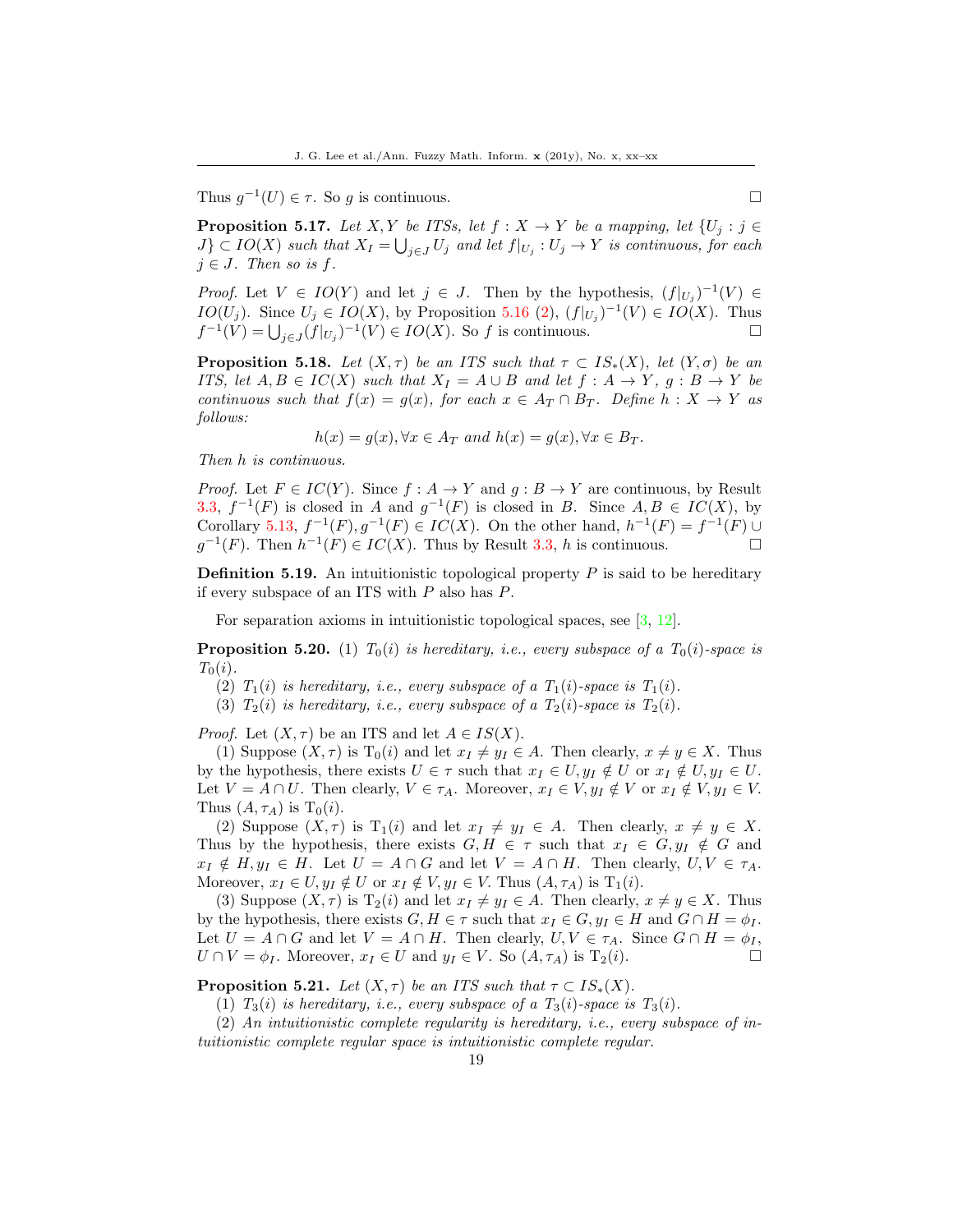*Proof.* (1) Suppose  $(X, \tau)$  be  $T_3(i)$  and let  $A \in IS_*(X)$ . Since  $(X, \tau)$  is  $T_1(i)$ , by Proposition 5.20 (2),  $(A, \tau_A)$  is  $T_1(i)$ . Let B be closed in  $(A, \tau_A)$  such that  $x_I \in B^c$ . Then by Theorem 5.12, there exists  $F \in IC(X)$  such that  $B = A \cap F$ . Since  $x_I \in B^c$ ,  $x_I \in F^c$ . Thus by hypothesis, there exist  $U, V \in \tau$  such that  $F \subset U$ ,  $x_I \in V$  and  $U \cap V = \phi_I$ . So  $A \cap U, A \cap V \in \tau_A$  and  $(A \cap U) \cap (A \cap V) = \phi_I$ . Moreover,  $F \subset A \cap U$  and  $x_I \in A \cap V$ . Hence  $(A, \tau_A)$  is  $T_3(i)$ .

(2) Suppose  $(X, \tau)$  be an intuitionistic complete regular space and let  $A \in IS_*(X)$ . Since  $(X, \tau)$  is  $T_1(i)$ , by Proposition 5.20 (2),  $(A, \tau_A)$  is  $T_1(i)$ . Let B be closed in A such that  $x_I \in B^c$ . Then by Theorem 5.12, there exists  $F \in IC(X)$  such that  $B =$  $A \cap F$ . Since  $x_I \in B^c$ ,  $x_I \in F^c$ . Thus by the hypothesis, there exists a continuous mapping  $f: X \to [0,1]_I$  such that  $f(x_I) = 1_I$  and  $f(y_I) = 0_I$ , for each  $y_I \in F$ . Since  $f: X \to [0,1]_I$  is continuous, by Proposition 5.16 (2),  $f|_A: A \to [0,1]_I$  is continuous. Let  $y_I \in B$ . Since  $B = A \cap F$ ,  $y_I \in F$ . So  $f|_A(y_I) = f(y_I) = 0_I$ . Moreover,  $f|_A(x_I) = f(x_I) = 1_I$ . Hence  $(A, \tau_A)$  is intuitionistic complete regular.

**Proposition 5.22.** Let  $(X, \tau)$  be an ITS such that  $\tau \subset IS_*(X)$  and let  $A \in IC(X)$ . If  $(X, \tau)$  is  $T_4(i)$ , then  $(A, \tau_A)$  is  $T_4(i)$ .

*Proof.* Suppose  $(X, \tau)$  is  $T_4(i)$  and let  $A \in IC(X)$ . Since  $(X, \tau)$  is  $T_1(i)$ , by Proposition 5.20 (2),  $(A, \tau_A)$  is  $T_1(i)$ . Let B and C be closed in A such that  $B \cap C = \phi_I$ . Then by Theorem 5.12, there exists  $F_1, F_2 \in IC(X)$  such that  $B = A \cap F_1$  and  $C = A \cap F_2$ . Since  $A \in IC(X)$ ,  $B, C \in IC(X)$ . Thus by the hypothesis,  $U, V \in \tau$  such that  $B \subset U, C \subset V$  and  $U \cap V = \phi_I$ . So  $A \cap U, A \cap V \in \tau_A$  and  $(A \cap U) \cap (A \cap V) = \phi_I$ . Moreover,  $B \subset A \cap U$  and  $C \subset A \cap V$ . Hence  $(A, \tau_A)$  is  $T_4(i)$ .

## 6. Conclusions

In this paper, we mainly dealt with some properties of quotient mappings, various types of continuities, open and closed mappings in intuitionistic topological spaces. In particular, we defined continuities, open and closed mappings under the global sense but did not define them under the local sense.

### **REFERENCES**

- <span id="page-19-1"></span>[1] K. Atanassov, Intuitionistic fuzzy sets, VII ITKR's Session, Sofia (September, 1983) (in Bugaria).
- <span id="page-19-2"></span>[2] C. Bavithra, M. K. Uma and E. Roja, Feeble compactness of intuitionistic fell topological space, Ann. Fuzzy Math. Inform. 11 (3) (1016) 485–494.
- <span id="page-19-6"></span>[3] Sadik Bayhan and D. Coker, On separation axioms in intuitionistic topological spaces, IJMMS 27 (10) (2001) 621–630.
- <span id="page-19-7"></span>[4] Sadik Bayhan and D. Coker, Pairwise separation axioms in intuitionistic topological spaces, Hacettepe Journal of Mathematics and Statistics 34 S (2005) 101–114.
- <span id="page-19-0"></span>[5] D. Coker A note on intuitionistic sets and intuitionistic points, Tr. J. of Mathematics 20 (1996) 343–351.
- <span id="page-19-3"></span>[6] D. Coker An introduction to intuitionistic topological spaces, VUSEFAL 81 (2000) 51–56.
- <span id="page-19-4"></span>[7] E. Coskun and D. Coker On neighborhood structures in intuitionistic topological spaces, Math. Balkanica (N. S.) 12 (3–4) (1998) 283–909.
- <span id="page-19-5"></span>[8] Taha H. Jassim Completely normal and weak completely normal in intuitionistic topological spaces, International Journal of Scientific and Engineering Research 4 (10) (2013) 438–442.
- <span id="page-19-10"></span>[9] J. C. Kelly, Bitopological spaces, Proc. London Math. Soc. 13 (1963) 71-0-89.
- <span id="page-19-8"></span>[10] J. H. Kim, P. K. Lim, J. G. Lee, K. Hur, The category of intutionistic sets, To be submitted.
- <span id="page-19-9"></span>[11] J. H. Kim, P. K. Lim, J. G. Lee, K. Hur, Intuitionistic topological spaces, To be submitted.